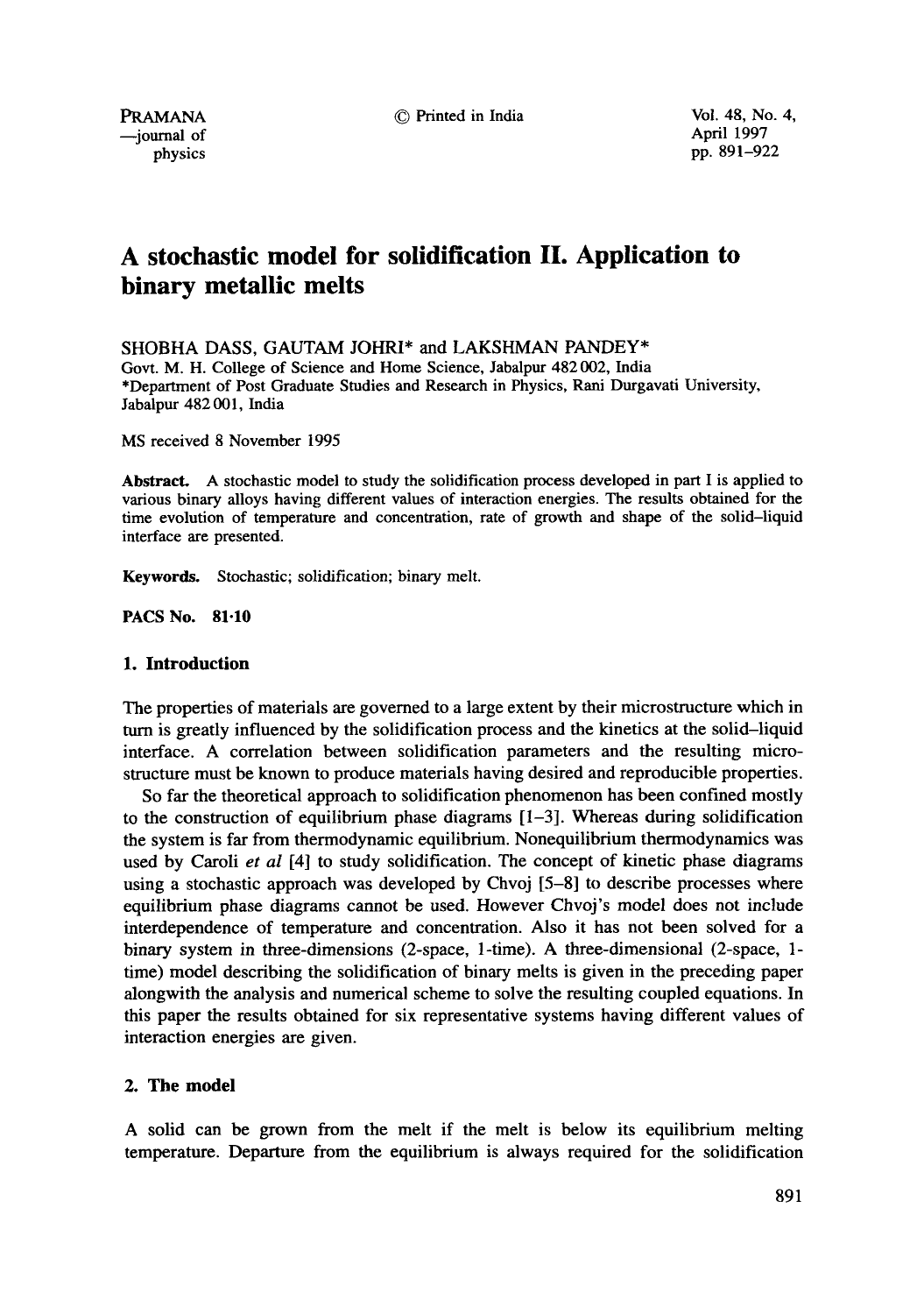

**Figure 1.** Variation of  $T_r$ , R,  $C_{\text{L}r}$ ,  $C_{\text{S}r}$  and  $\Delta T_r$  with time at (1)  $y = 0$  (\*-\*-\*), (2)  $y = g$  (**a**-**a**-b), (3)  $y = 4g$  (**b**-**b**-**b**), (4)  $y = 7g$  ( $\triangle$ - $\triangle$ - $\triangle$ ), (5)  $y = 10g$  ( $\Box$ - $\Box$ - $\Box$ ) for a<br>system with  $C_{L0} = 0.2$ ,  $T_1 = 1458$  K,  $\Omega_L = 2.8 \times 10^{-20}$  J/atom,  $\Omega_S = 2.33 \times$  $10^{-20}$  J/atom.

process to proceed. The equations describing the formation of solid from a binary melt taking into account the diffusion of mass and heat, thermal and density fluctuations governed by stochastic laws, evolution of latent heat at the solid-liquid interface and the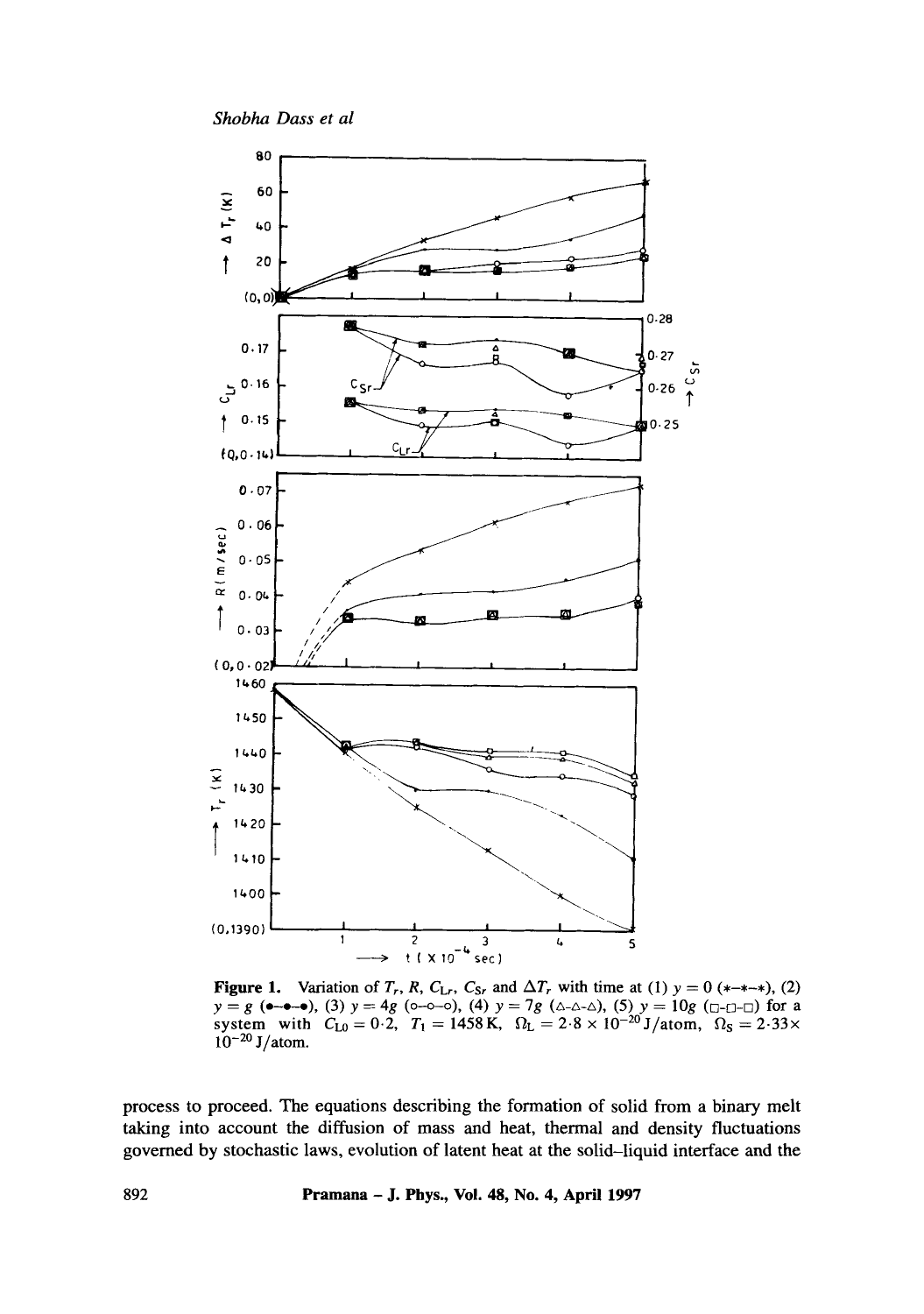

Figure 2. Variation of  $T_r$  R,  $C_{\text{L}r}$ ,  $C_{\text{Sr}}$  and  $\Delta T_r$  with time at (1)  $y = 0$  (\*-\*-\*), (2)  $y = g$  ( $\bullet$ - $\bullet$ - $\bullet$ ), (3)  $y = 4g$  ( $\circ$ - $\circ$ - $\circ$ ), (4)  $y = 7g$  ( $\triangle$ - $\triangle$  $\circ$ ), (5)  $y = 10g$  ( $\Box$ - $\Box$  $\Box$ ) for a system with  $C_{L0} = 0.7$ ,  $T_1 = 1643$  K,  $\Omega_L = 2.8 \times 10^{-20}$  J/atom,  $\Omega_S = 2.33 \times 10^{-20}$ J/atom.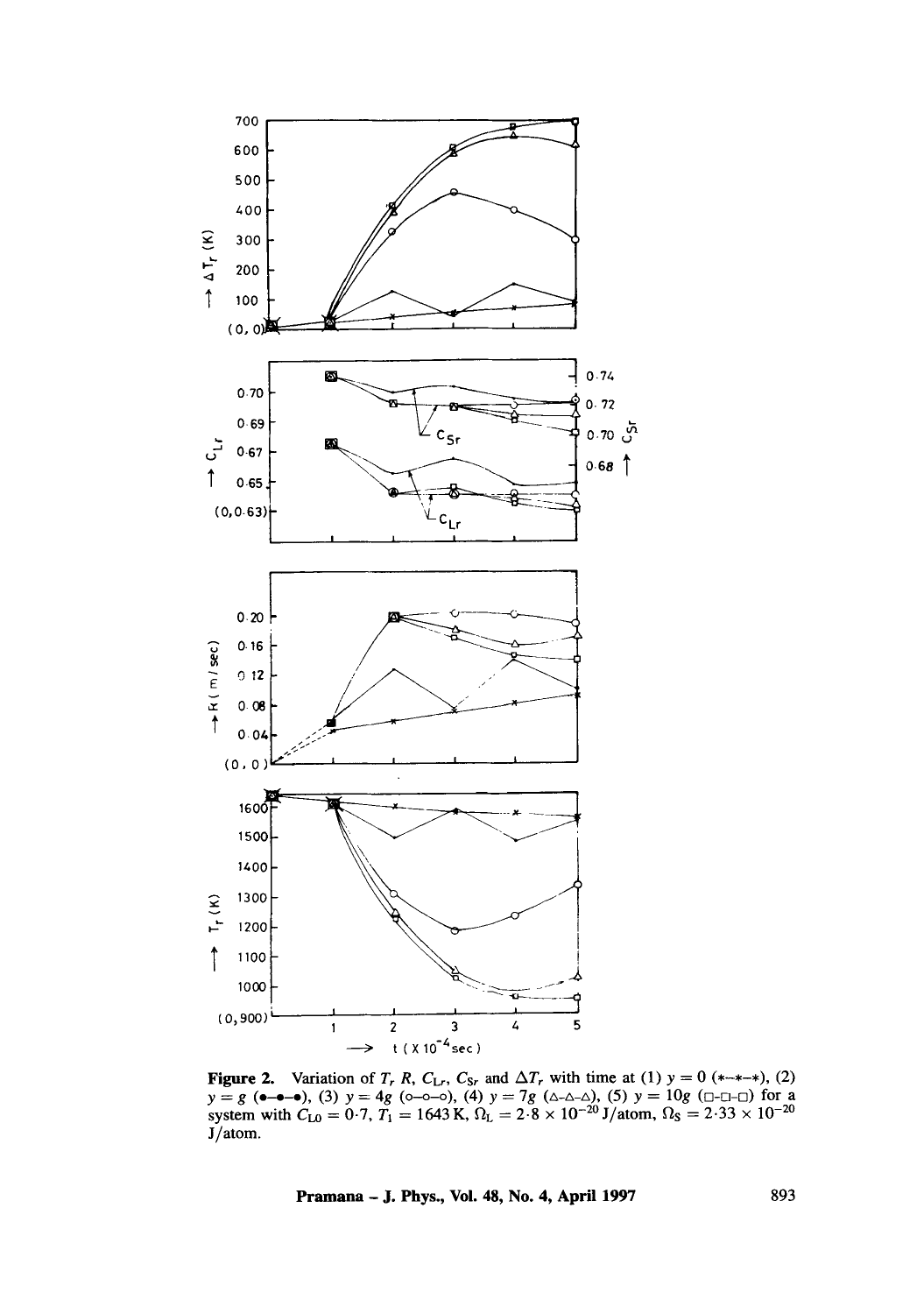

**Figure 3.** Variation of  $T_r$ ,  $R$ ,  $C_{Lr}$ ,  $C_{Sr}$  and  $\Delta T_r$  with time at (1)  $y = 0$  (\*-\*-\*), (2)  $y = g$  (•-•-•), (3)  $y = 4g$  ( $o-o-o$ ), (4)  $y = 7g$  ( $\Delta-\Delta-\Delta$ ), (5)  $y = 10g$  ( $\Box-\Box$ ) for a system with  $C_{L0} = 0.35$ ,  $T_1 =$  $10^{-20}$  J/atom.

effect of external fields can be written as [9, 10]

$$
\frac{\partial T}{\partial t}(x, y, t) = D_{TC} \nabla^2 C_L(x, y, t) + D_T \nabla^2 T(x, y, t) + \mathbf{R} \cdot \nabla T(x, y, t) \n+ \text{div} F_T + \text{div} E_T + \frac{\Delta \mathbf{R}}{C_v \rho} \delta(\mathbf{x} - \mathbf{X}_r(y, t))
$$
\n(1)

Pramana - J. Phys., Vol. 48, No. 4, April 1997

894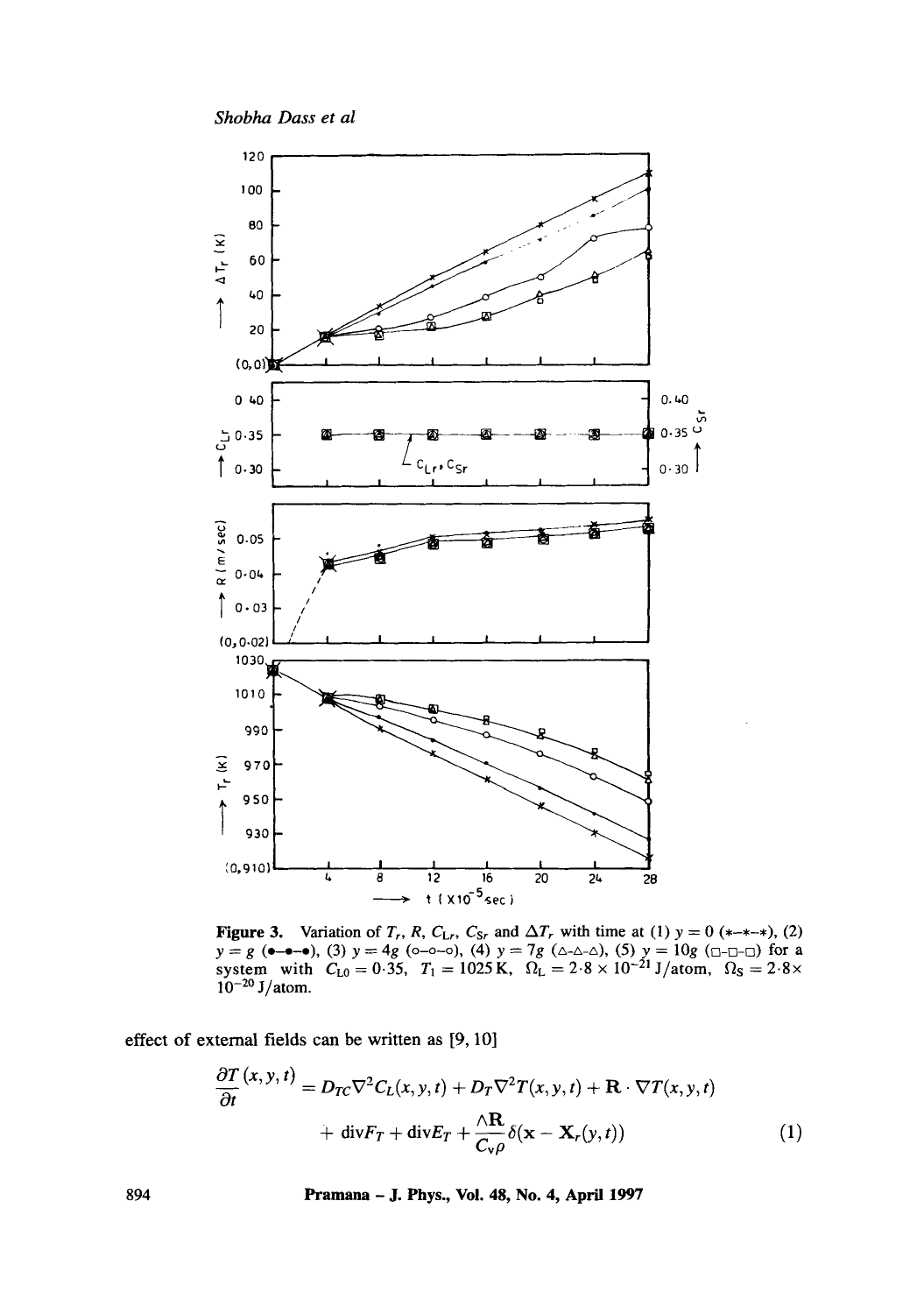

**Figure 4.** Variation of  $T_r$ , R,  $C_{Lr}$ ,  $C_{Sr}$  and  $\Delta T_r$  with time at (1)  $y = 0$  (\*-\*-\*), (2)  $y = g$  ( $\bullet - \bullet - \bullet$ ), (3)  $y = 4g$  ( $\circ - \circ - \circ$ ), (4)  $y = 7g$  ( $\triangle - \triangle - \wedge$ ), (5)  $y = 10g$  ( $\Box - \Box - \Box$ ) for a system with  $C_{L0} = 0.98$ ,  $T_1 = 1240$  K,  $\Omega_L = 2.8 \times 10^{-21}$  J/atom,  $\Omega_s = 2.8 \times 10^{-20}$  $10^{-20}$  J/atom.

and

$$
\frac{\partial C_L}{\partial t}(x, y, t) = D_C \nabla^2 C_L(x, y, t) + D_{CT} \nabla^2 T(x, y, t) + \mathbf{R} \cdot \nabla C_L(x, y, t) \n+ \text{div} F_C + \text{div} E_C + (C_{S_r} - C_{L_r}) \mathbf{R} \delta(\mathbf{x} - \mathbf{X}_r(y, t)),
$$
\n(2)

Pramana - J. Phys., Vol. 48, No. 4, April 1997

895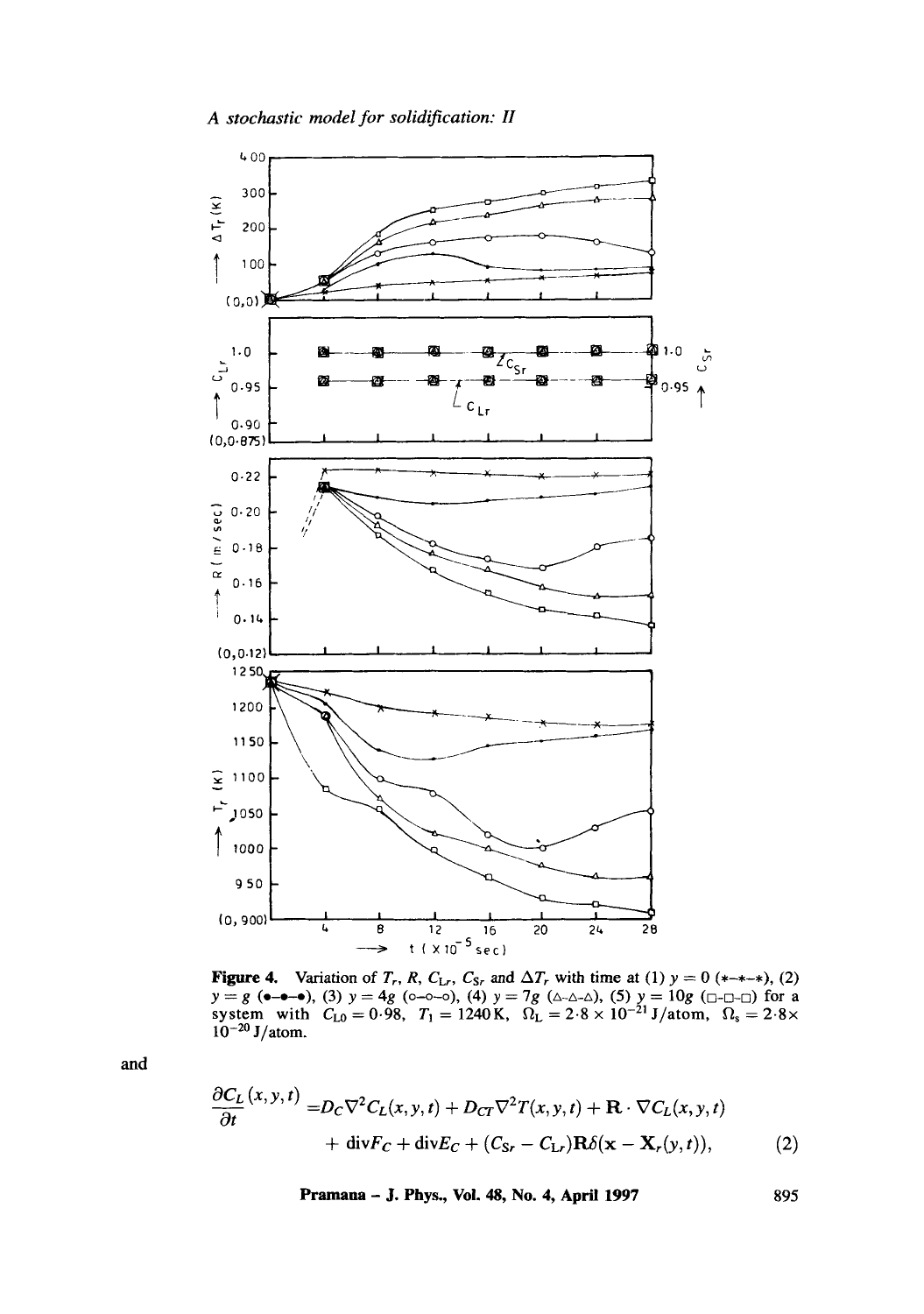

**Figure 5.** Variation of  $T_r$ . R,  $C_{Lr}$ ,  $C_{Sr}$  and  $\Delta T_r$  with time at (1)  $y = 0$  (\*-\*-\*), (2)  $y = g$  ( $\bullet$ - $\bullet$ - $\bullet$ ), (3)  $y = 4g$  ( $\circ$ - $\circ$ - $\circ$ ), (4)  $y = 7g$  ( $\circ$ - $\circ$ - $\circ$ ), (5)  $y = 10g$  ( $\circ$ - $\circ$ - $\circ$ ) for a system with  $C_{L0} = 0.9$ ,  $T_1 = 1393$  K,  $\Omega_L = 2.8 \times 10^{-19}$  J/atom,  $\Omega_S = 2.8 \times 10^{-19}$  $10^{-20}$  J/atom.

where  $C_L$  is the relative concentration of B atoms in A-B system,  $T$  is the temperature of the melt,  $D_T$  is the diffusivity,  $C_v$  is the volume specific heat and  $\rho$  is the density of the solid volume.  $D_C$  is the diffusion coefficient,  $D_{CT}$  and  $D_{TC}$  are related to the Onsager's **coefficients due to interdependence of mass and heat flow, R is the rate of growth of the**  solid phase, x is the direction of growth and y is the coordinate perpendicular to it, t is the time coordinate,  $E_T$  and  $E_C$  are the heat and mass flux controlled by external fields,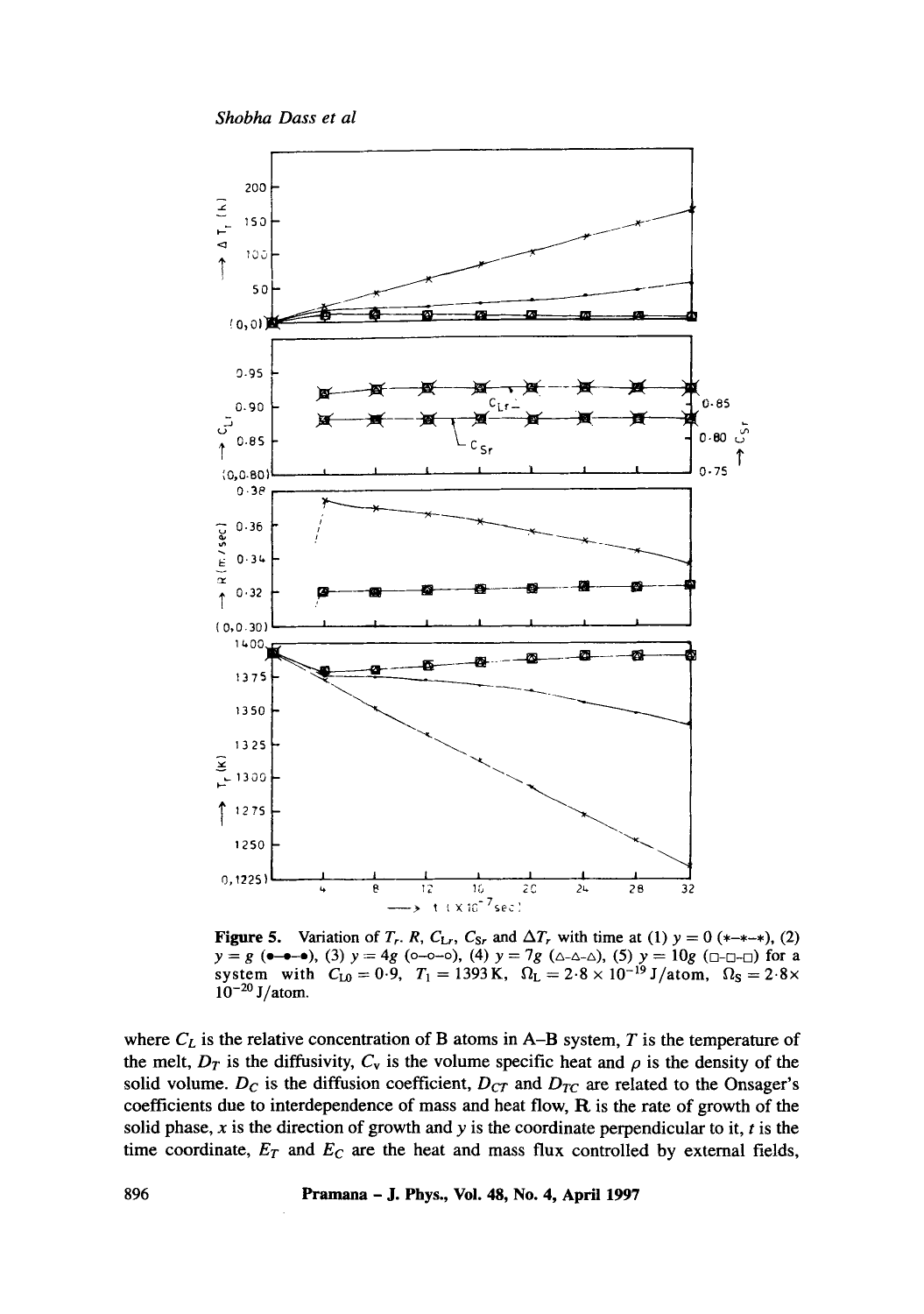

**Figure 6.** Variation of  $T_r$ , R,  $C_{Lr}$ ,  $C_{Sr}$  and  $\Delta T_r$  with time at (1)  $y = 0$  (\*-\*-\*), (2)  $y = g$  ( $\bullet \bullet \bullet \bullet$ ), (3)  $y = 4g$  ( $\circ \circ \circ \circ$ ), (4)  $y = 7g$  ( $\triangle \circ \triangle \circ$ ), (5)  $y = 10g$  ( $\Box \circ \Box \circ \Box$ ) for system with  $C_{L0} = 0.9$ ,  $T_1 = 1698$  K,  $\Omega_L = -2.33 \times 10^{-20}$  J/atom,  $\Omega_S = -2.47 \times$  $10^{-20}$  J/atom.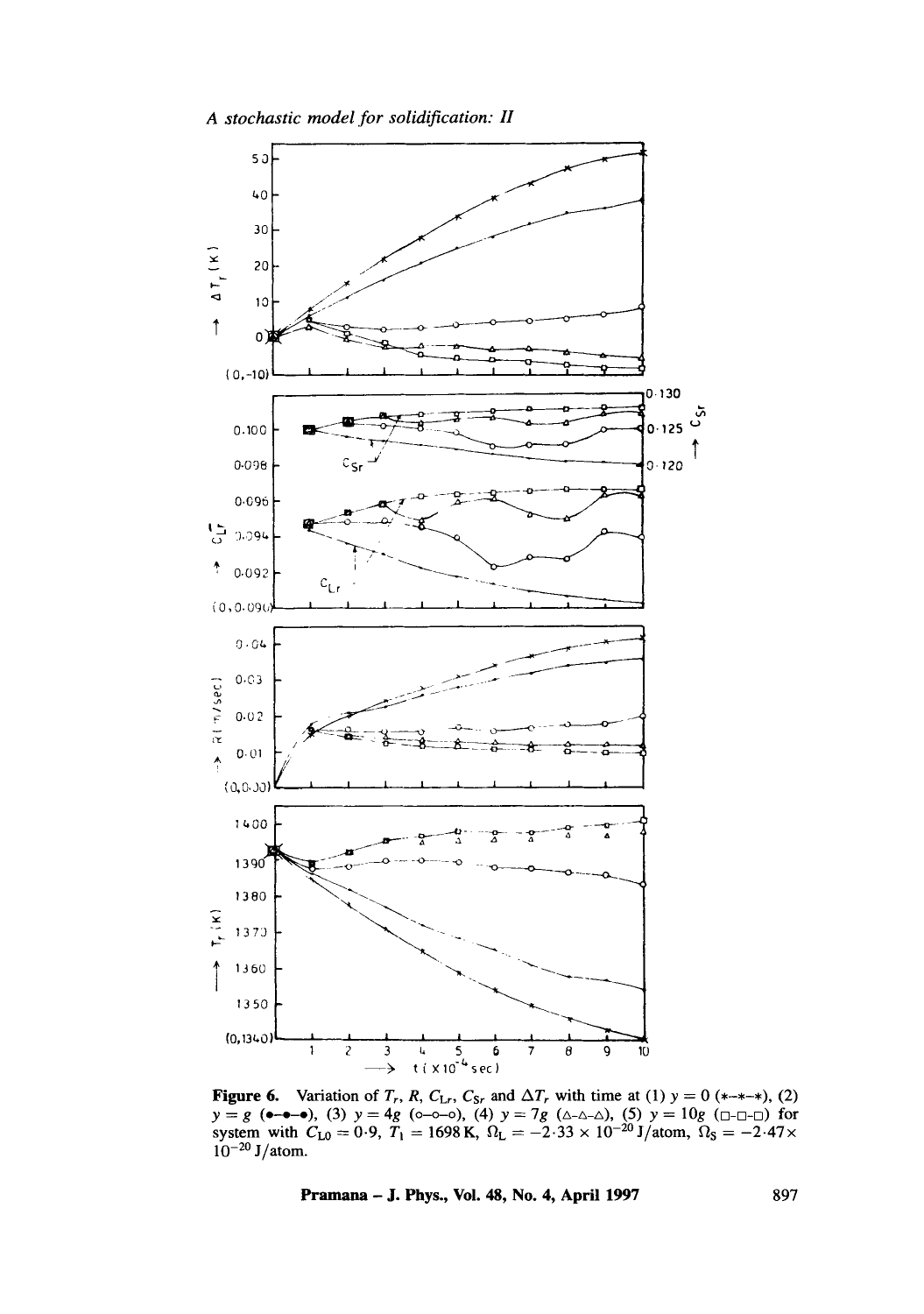respectively,  $F_T$  and  $F_C$  are the stochastic terms that represent the flux of heat and mass **due to fluctuations,** *Csr and CLr are the* **solid and liquid concentrations at the interface**   $\mathbf{X}_r(t)$ , respectively,  $\wedge$  is the latent heat per unit volume.

For evaluation of the fluctuation terms  $F_T$  and  $F_C$ , the Langevin method of stochastic **differential equations has been used [7, 9, 11]. According to this method the average of the random fluctuations can be written as** 

$$
\langle \operatorname{div} F_T \rangle = \langle \operatorname{div} F_C \rangle = 0
$$

**which is the characteristic of a Markov process. The position of the solid-liquid interface** 



**Figure 7a.** Time evolution of the solid-liquid interface for a system with  $C_{10} = 0.3$ ,  $T_1 = 1503 \text{ K}, \, \Omega_{\text{L}} = 2.8 \times 10^{-20} \text{ J/atom}, \, \Omega_{\text{S}} = 2.33 \times 10^{-20} \text{ J/atom}.$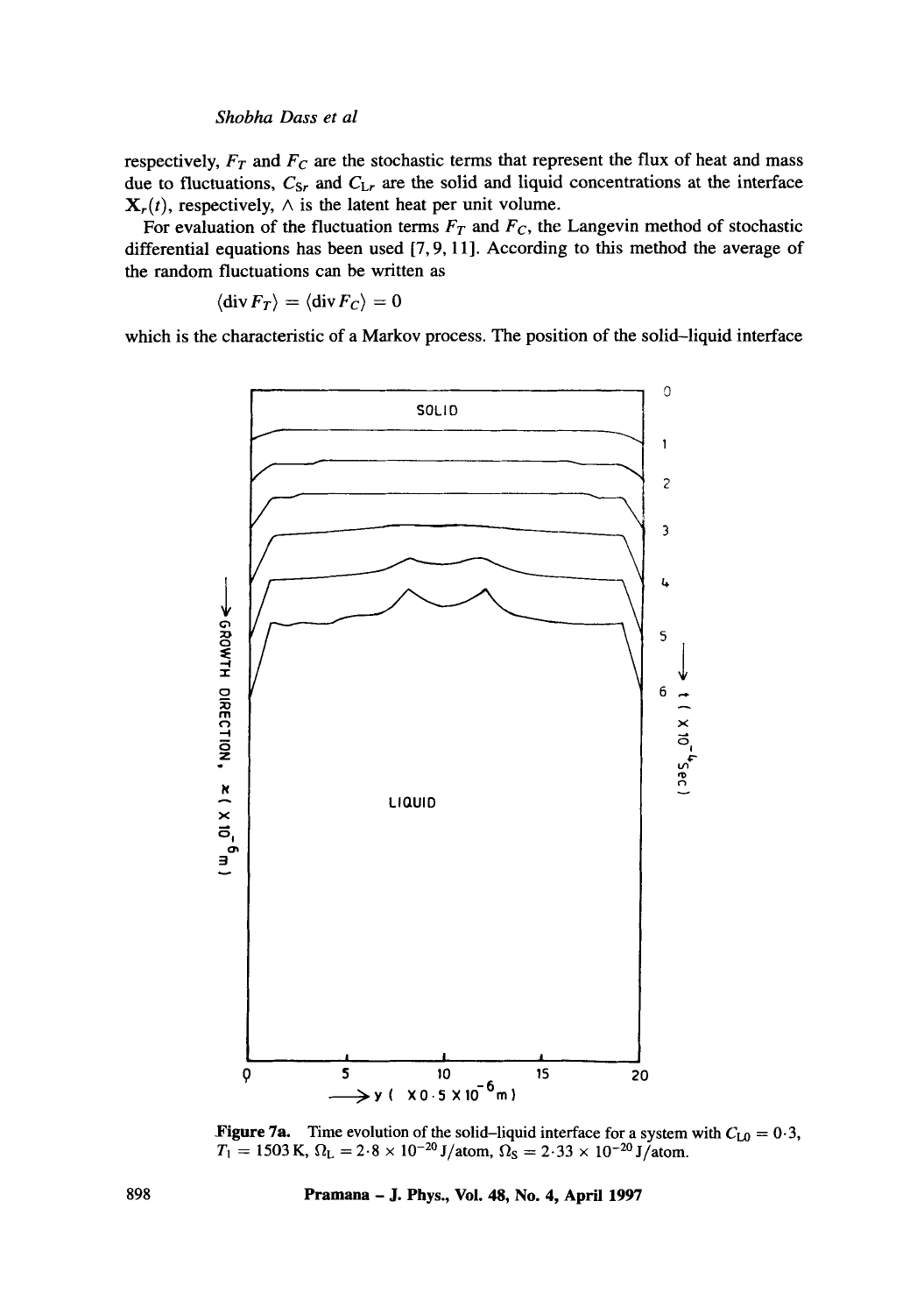

899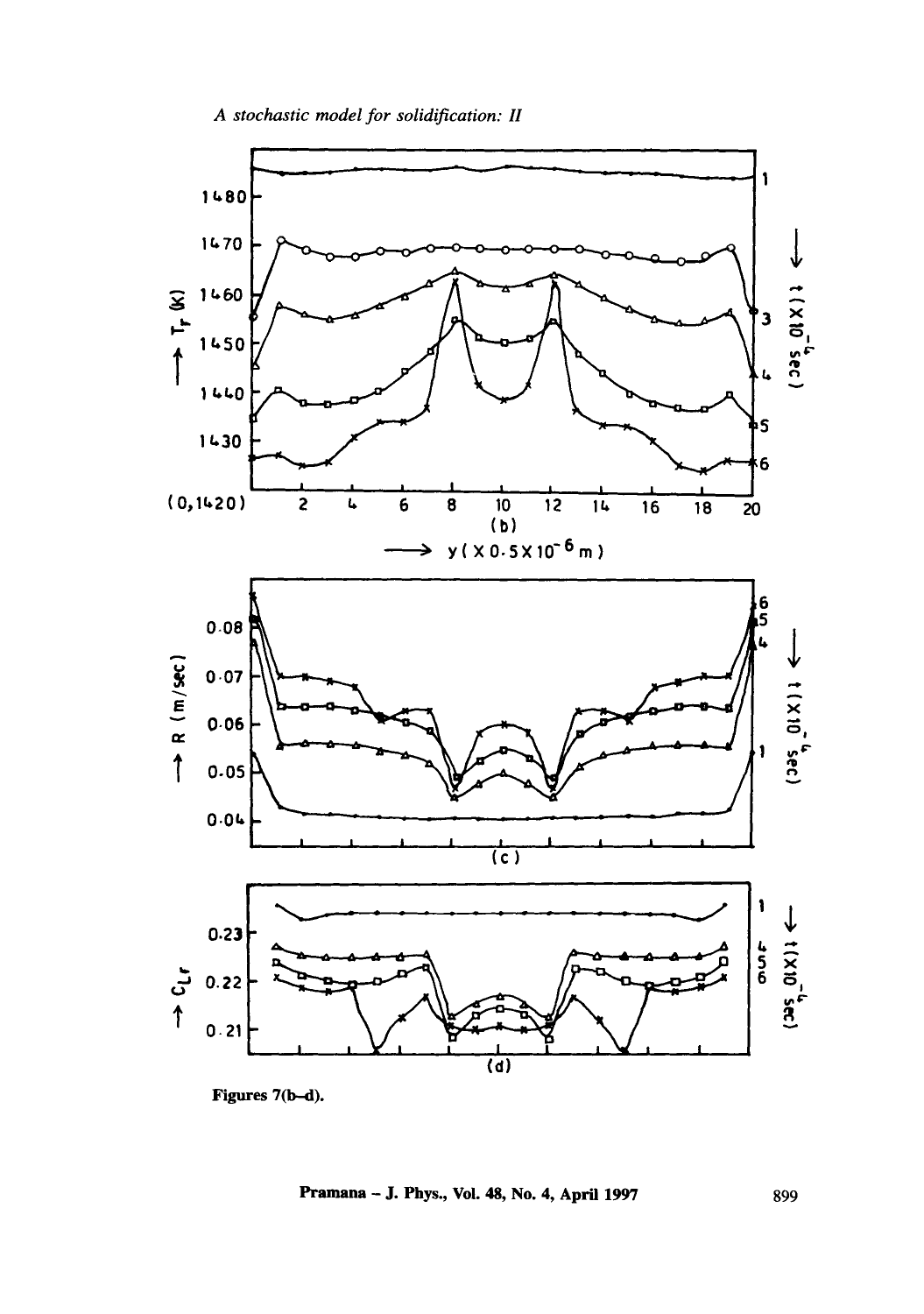

Figures 7(b-e). Time evolution of the interface: (b) temperature, (c) rate of growth, (d) concentration of the liquid phase, (e) concentration of the solid phase for a system with  $C_{L0}=0.3$ ,  $T_1=1503 \text{ K}$ ,  $\Omega_L=2.8 \times 10^{-20} \text{ J/atom}$ ,  $\Omega_S=2.33 \times$  $10^{-20}$  J/atom.

is given by

$$
\mathbf{X}_r(t) = \mathbf{n}_r \int_{t_0}^t R(t') \mathrm{d}t' + \mathbf{X}_r(t_0), \tag{3}
$$

where  $n_r$  is normal to the interface and  $X_r(t_0)$  is its initial position.

The kinetic processes at the solid-liquid interface have been modeled using a microscopic description of the process of solidification i.e., by assigning probabilities to individual atoms as they make transition from a liquid-like configuration to a solid-like configuration and then averaging over the corresponding phases to determine the probability of formation of the new phase. The probability of creation of new monoatomic layer of the solid phase with concentration  $\overline{C}_{S_r}$  per unit time can be written as [8, 9]

$$
P_0(C_{Sr}, C'_{Sr}, t) = P_{\rho \Delta \times C_{Sr}}^{\mathbf{B}} P_{\rho \Delta \times (1 - C_{Sr})}^{\mathbf{A}}, \qquad (4)
$$

where

$$
P_{m_{A,B}}^{A,B} = {N_{A,B}^{S} \choose m_{A,B}} (P_{B}^{A,B})^{(m_{A,B})} (1 - P_{B}^{A,B})^{(N_{A,B}^{S} - m_{A,B})},
$$
  
\n
$$
N_{A}^{S} = \nu_{A}^{L} (1 - C_{Lr}) \rho^{L},
$$
  
\n
$$
N_{B}^{S} = \nu_{B}^{L} C_{Lr} \rho^{L},
$$
  
\n
$$
m_{A} = \overline{(1 - C_{Sr}) \rho^{S}(y) \Delta x} = N_{A}^{S} P_{3}^{A},
$$
  
\n
$$
m_{B} = \overline{C_{Sr} \rho^{S}(y) \Delta x} = N_{B}^{S} P_{3}^{B},
$$
  
\n
$$
P_{3}^{A} = P_{1}^{A} F_{A} (T_{r}(x, y, t), C_{Lr}(x, y, t), C_{Sr}(x, y, t)),
$$
  
\n
$$
P_{1}^{B} = P_{1}^{B} F_{B} (T_{r}(x, y, t), C_{Lr}(x, y, t), C_{Sr}(x, y, t)),
$$
  
\n
$$
P_{1}^{A} = \exp(-U_{A}/K_{B} T_{r}),
$$
  
\n
$$
P_{1}^{B} = \exp(-U_{B}/K_{B} T_{r}),
$$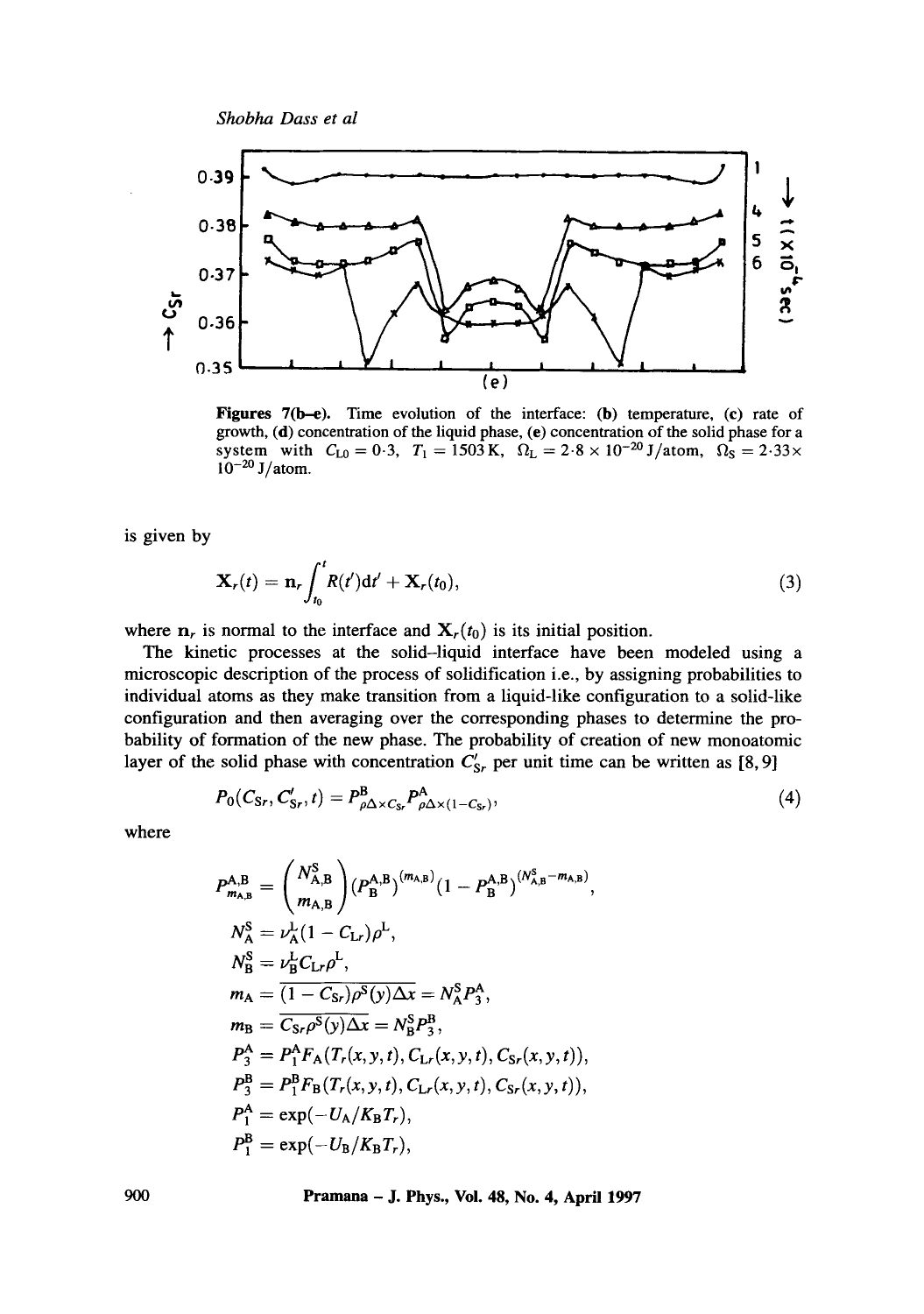*A stochastic model for solidification: H* 

$$
F_{\rm A} = \left[1 - \exp\left(-\frac{\Delta \mu_{\rm A}}{K_{\rm B}T_r}\right)\right],
$$
  

$$
F_{\rm B} = \left[1 - \exp\left(-\frac{\Delta \mu_{\rm B}}{K_{\rm B}T_r}\right)\right].
$$

 $\Delta \mu_{A,B}$  is the change in chemical potential per A,B atom transfer from the solid to the liquid phase,  $K_B$  is the Boltzmann constant,  $T_r$  is the interface temperature,  $P_A^{A,D}$  is the probability of one A,B atom joining the solid phase per unit time,  $P_1^{A,D}$  is the probability of one A,B atom transition from liquid to solid phase,  $U_{A,B}$  is the activation



**Figure 8(a). Time evolution of the solid-liquid interface for a system with**   $C_{L0} = 0.7$ ,  $T_1 = 1643$  K,  $\Omega_L = 2.8 \times 10^{-20}$  J/atom,  $\Omega_S = 2.33 \times 10^{-20}$  J/atom.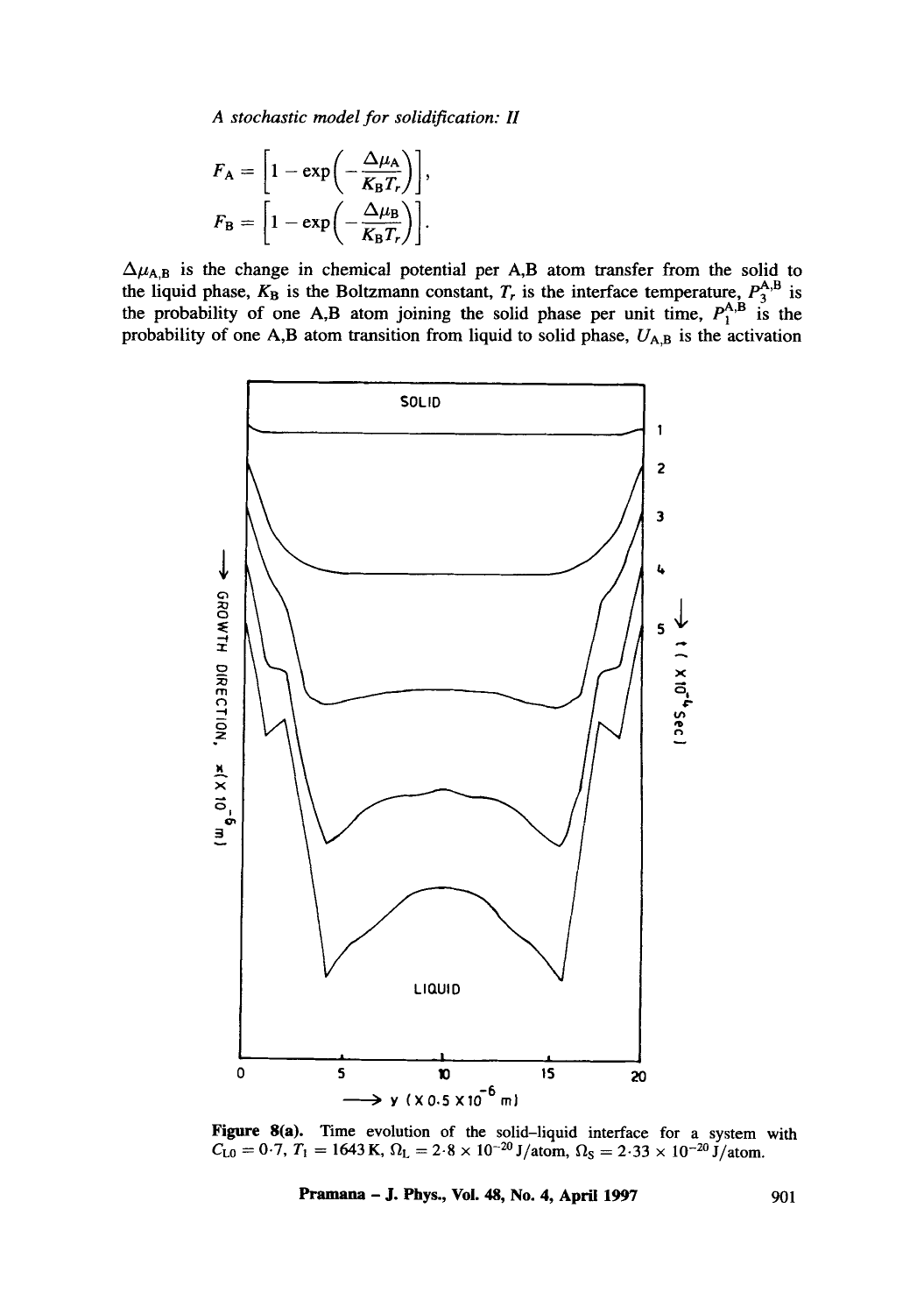energy of transition of one A,B atom from liquid to solid phase across the interface,  $\rho^{\text{L},\text{S}}$  is the total number of atoms per unit volume in a monoatomic layer at the interface in the liquid, solid phase,  $\Delta x$  is the thickness of the solid grown,  $m_A$  and  $m_B$ are respectively the number of A and B component that cross the interface from liquid to solid phase per unit area in the time interval  $\Delta t$ ,  $N_{A,B}^S$  is the number of possible transitions of one A,B atom from the liquid to the solid phase across the interface per unit time and  $\nu_{A,B}^L$  is the frequency of thermal vibrations of the atoms of A,B component in the liquid phase.



Figures 8(b, c).

Pramana - J. Phys., Vol. 48, No. 4, April 1997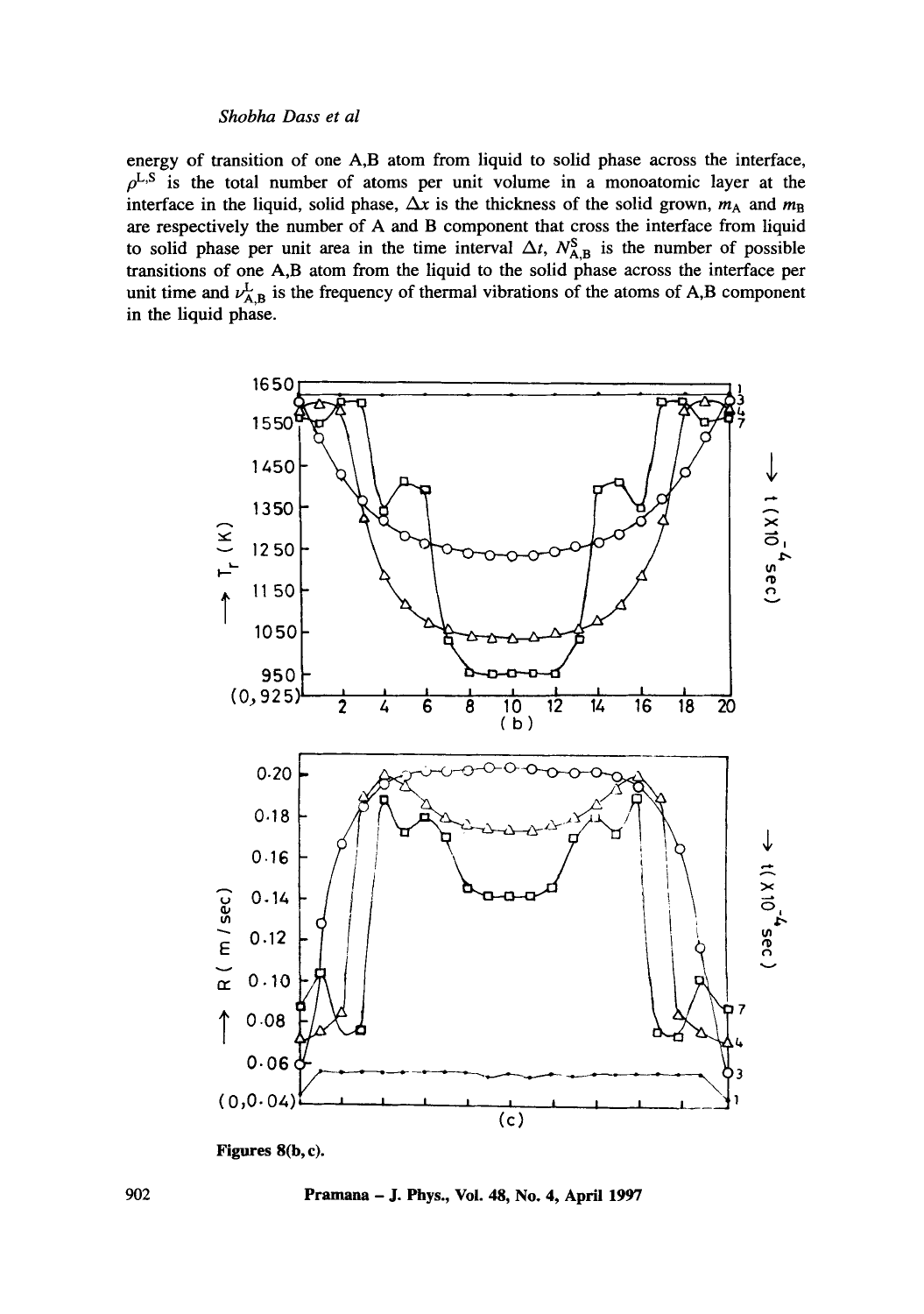*A stochastic model for solidification: H* 



**Figures** 8(b-e). Time evolution of the interface: (b) temperature, (c) rate of growth, (d) concentration of the liquid phase, (e) concentration of the solid phase for a system with  $C_{L0} = 0.7$ ,  $T_1 = 1643$  K,  $\Omega_L = 2.8 \times 10^{-20}$  J/atom,  $\Omega_S = 2.33 \times$  $10^{-20}$  J/atom.

The average concentration and rate of growth of the solid phase have been evaluated by using the probability of formation of a new monoatomic layer and are given by [9]

$$
\overline{C}_{\rm Sr}(x, y, t) = \frac{C_{\rm Lr} F_{\rm B}(T_r, C_{\rm Lr}, C_{\rm Sr})}{C_{\rm Lr} F_{\rm B}(T_r, C_{\rm Lr}, C_{\rm Sr}) + (1 - C_{\rm Lr}) F_{\rm A}(T_r, C_{\rm Lr}, C_{\rm Sr})}
$$
(5)

and

$$
\overline{R}(x, y, t) = a_0 \nu P_1^{\rm B} [C_{\rm Lr} F_{\rm B}(T_r, C_{\rm Lr}, C_{\rm Sr}) + (1 - C_{\rm Lr}) F_{\rm A}(T_r, C_{\rm Lr}, C_{\rm Sr})],\tag{6}
$$

where  $a_0$  is the lattice constant of the solid. The change in chemical potential per A,B atom transfer from solid to liquid phase,  $\Delta \mu_{A,B}$ , for the non ideal solutions taking into account the interaction effects of the constituents of the binary alloy are given by [9]

$$
\Delta \mu_{A} = \frac{\Delta H_{A}(T_{A} - T_{r})}{T_{A}} + K_{B}T_{r} \ln \frac{(1 - C_{Lr})}{(1 - C_{Sr})} + \Omega_{L}(C_{Lr})^{2} - \Omega_{S}(C_{Sr})^{2} \tag{7}
$$

and

$$
\Delta \mu_{\rm B} = \frac{\Delta H_{\rm B}(T_{\rm B} - T_r)}{T_{\rm B}} + K_{\rm B}T_r \ln \frac{C_{\rm Lr}}{C_{\rm Sr}} + \Omega_{\rm L}(1 - C_{\rm Lr})^2 - \Omega_{\rm S}(1 - C_{\rm Sr})^2, \quad (8)
$$

where  $\Delta H_{A,B}$  is the enthalpy of fusion of A,B component at its melting temperature  $T_{A,B}$  [2].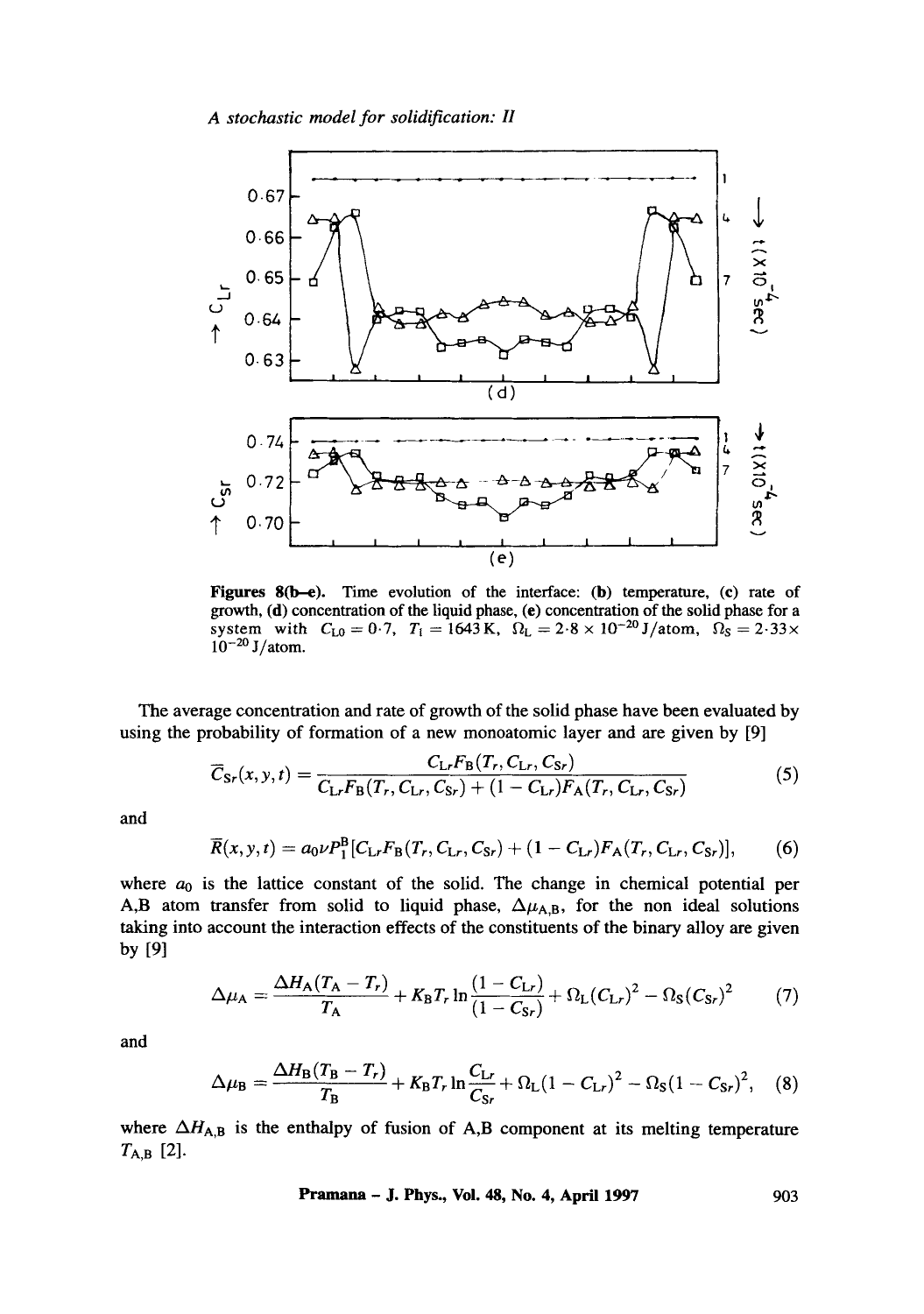The coupled equations  $(1)$ ,  $(2)$ ,  $(3)$ ,  $(5)$  and  $(6)$  can be solved to obtain the time evolution of temperature, concentration of the liquid phase, interface shape, concentration of the solid phase and rate of growth respectively.

Finite difference method alongwith successive over-relaxation method has been used to solve these equations. The boundary conditions chosen correspond to crystal pulling technique of crystal growth. The details of the numerical scheme alongwith the boundary conditions are given in ref. [9, 10]. Calculations were performed to obtain time evolution of temperature, concentrations of the liquid and solid phase, rate of growth of the solid phase and evolution of the solid-liquid interface shape. The representative systems



**Figure 9a.** Time evolution of the solid-liquid interface for a system with  $C_{10} = 0.9$ ,  $T_1 = 1703 \text{ K}, \Omega_{\text{L}} = 2.8 \times 10^{-20} \text{ J/atom}, \Omega_{\text{S}} = 2.33 \times 10^{-20} \text{ J/atom}.$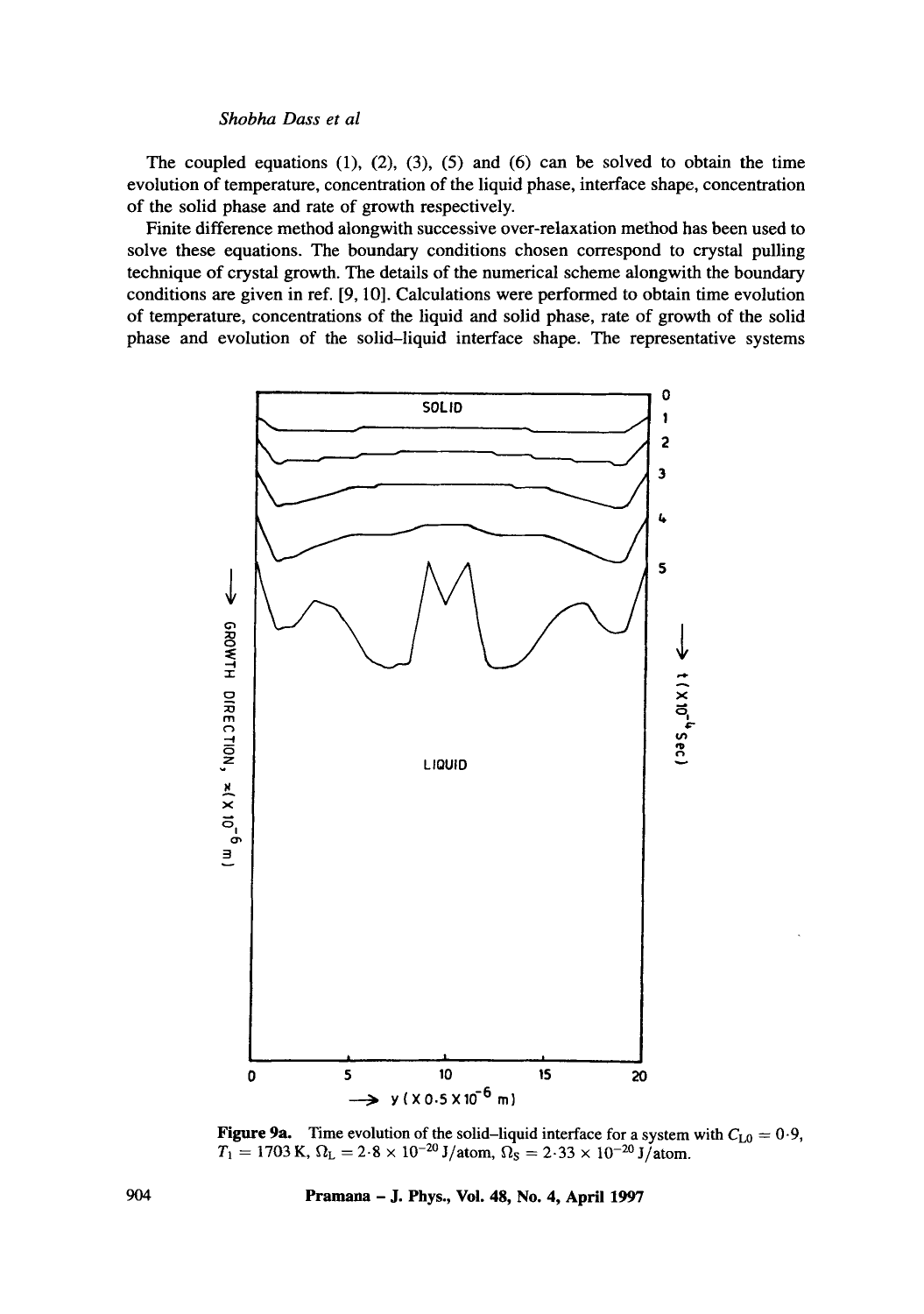

**Figures 9(b-e). Time evolution of the interface: (b) temperature,** ( **c) rate of growth,**  (d) concentration of the liquid phase, (e) concentration of the solid phase for a system with  $C_{L0} = 0.9$ ,  $T_1 = 1703$  K,  $\Omega_L = 2.8 \times 10^{-20}$  J/atom,  $\Omega_S = 2.33 \times 10^{-20}$  J/atom.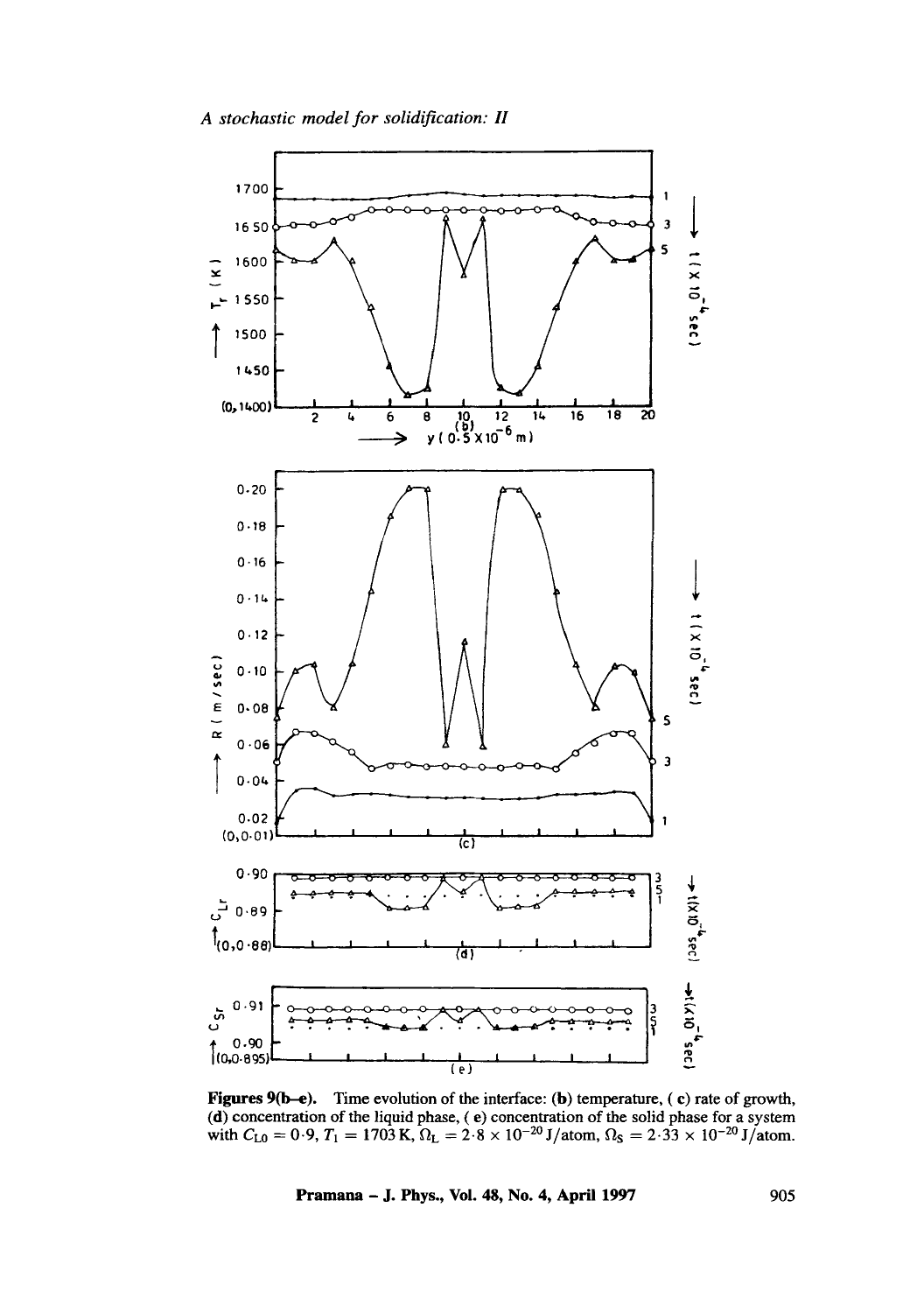selected for study are

| System I   | $\Omega_{\rm L} = 2.8 \times 10^{-20}$ J/atom              | $\Omega_{\rm S} = 2.33 \times 10^{-20}$ J/atom            |
|------------|------------------------------------------------------------|-----------------------------------------------------------|
| System II  | $\Omega_{\rm L} = 2.8 \times 10^{-21}$ J/atom              | $\Omega_{\rm S} = 2.8 \times 10^{-20} \,\mathrm{J/atom}$  |
| System III | $\Omega_{\rm L} = 2.8 \times 10^{-19} \,\mathrm{J/atom}$   | $\Omega_{\rm S} = 2.8 \times 10^{-20} \,\mathrm{J/atom}$  |
| System IV  | $\Omega_{\rm L} = -2.33 \times 10^{-20} \,\mathrm{J/atom}$ | $\Omega_{\rm S} = -2.47 \times 10^{-20} \,\rm J/atom$     |
| System V   | $\Omega_{\rm L} = -2.8 \times 10^{-20} \,\rm J/atom$       | $\Omega_{\rm S} = -2.8 \times 10^{-19} \,\mathrm{J/atom}$ |
| System VI  | $\Omega_{\rm L} = -2.8 \times 10^{-20} \,\mathrm{J/atom}$  | $\Omega_{\rm S} = -2.8 \times 10^{-21} \,\mathrm{J/atom}$ |



Figure 10a. Time evolution of the solid-liquid interface for a system with  $C_{\text{L0}} = 0.9, T_1 = 1200 \text{ K}, \Omega_{\text{L}} = 2.8 \times 10^{-21} \text{ J/atom}, \Omega_{\text{S}} = 2.8 \times 10^{-20} \text{ J/atom}.$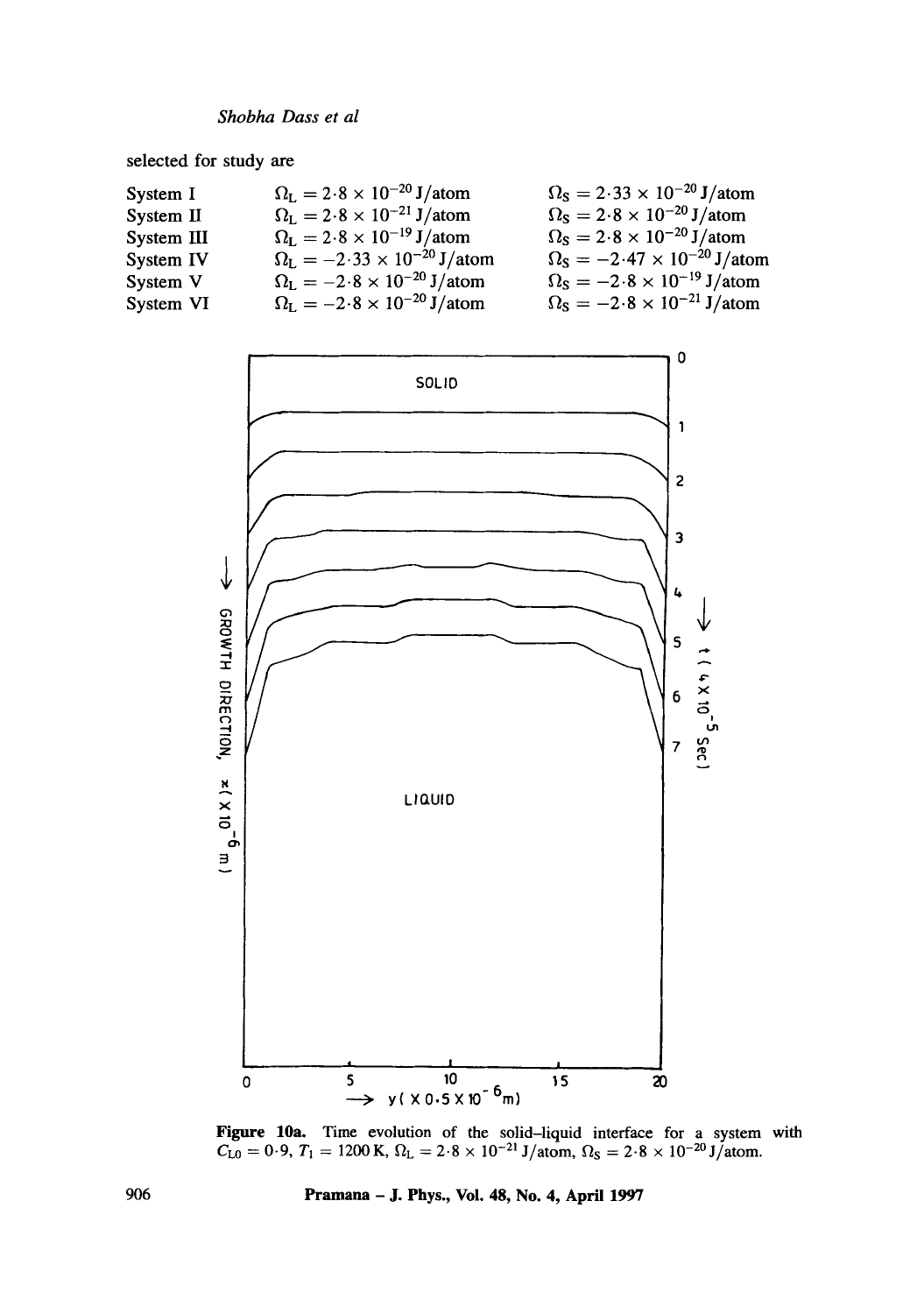

Figures 10(b-e). Time evolution of the interface: (b) temperature, (c) rate of growth, (d) concentration of the liquid phase, (e) concentration of the solid phase for a system with  $C_{10} = 0.9$ ,  $T_1 = 1200$  K,  $\Omega_L = 2.8 \times 10^{-21}$  J/atom,  $\Omega_S = 2.8 \times 10^{-20}$  J/atom.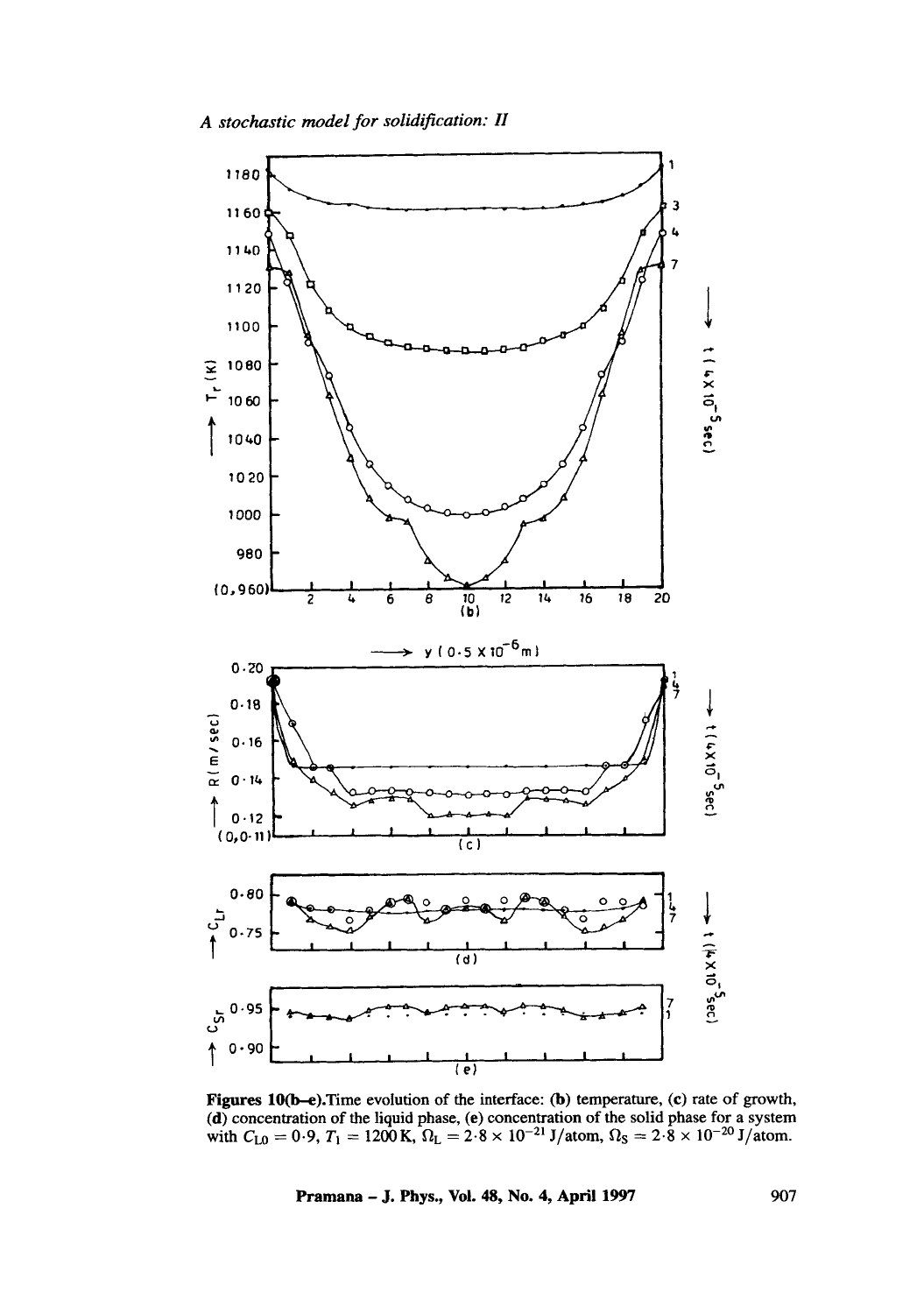# **3. Results and discussion**

3.1 Time evolution of interface temperature  $T_r$ , concentrations  $C_{Lr}$  and  $C_{Sr}$ , rate of *growth R and undercooling*  $\Delta T_r$  *at various points along the interface* 

The time evolution of interface temperature  $T_r$ , concentrations  $C_{Lr}$  and  $C_{Sr}$ , rate of **growth R and undercooling**  $\Delta T_r(T_1 - T_r)$  **for all the six systems mentioned above is shown in figures 1-6. These figures show the time dependence at edge (point '0' i.e., point next to the wall of the container), the centre of the specimen (10g) and at three other points (g, 4g, 7g) between edge and the centre, along the interface (viz. the y direction).** 



**Figure 11(a).** Time evolution of the solid–liquid interface for a system with  $C_{L0} = 0.25$ ,  $T_1 = 1050$  K,  $\Omega_L = 2.8 \times 10^{-21}$  J/atom,  $\Omega_S = 2.8 \times 10^{-20}$  J/atom.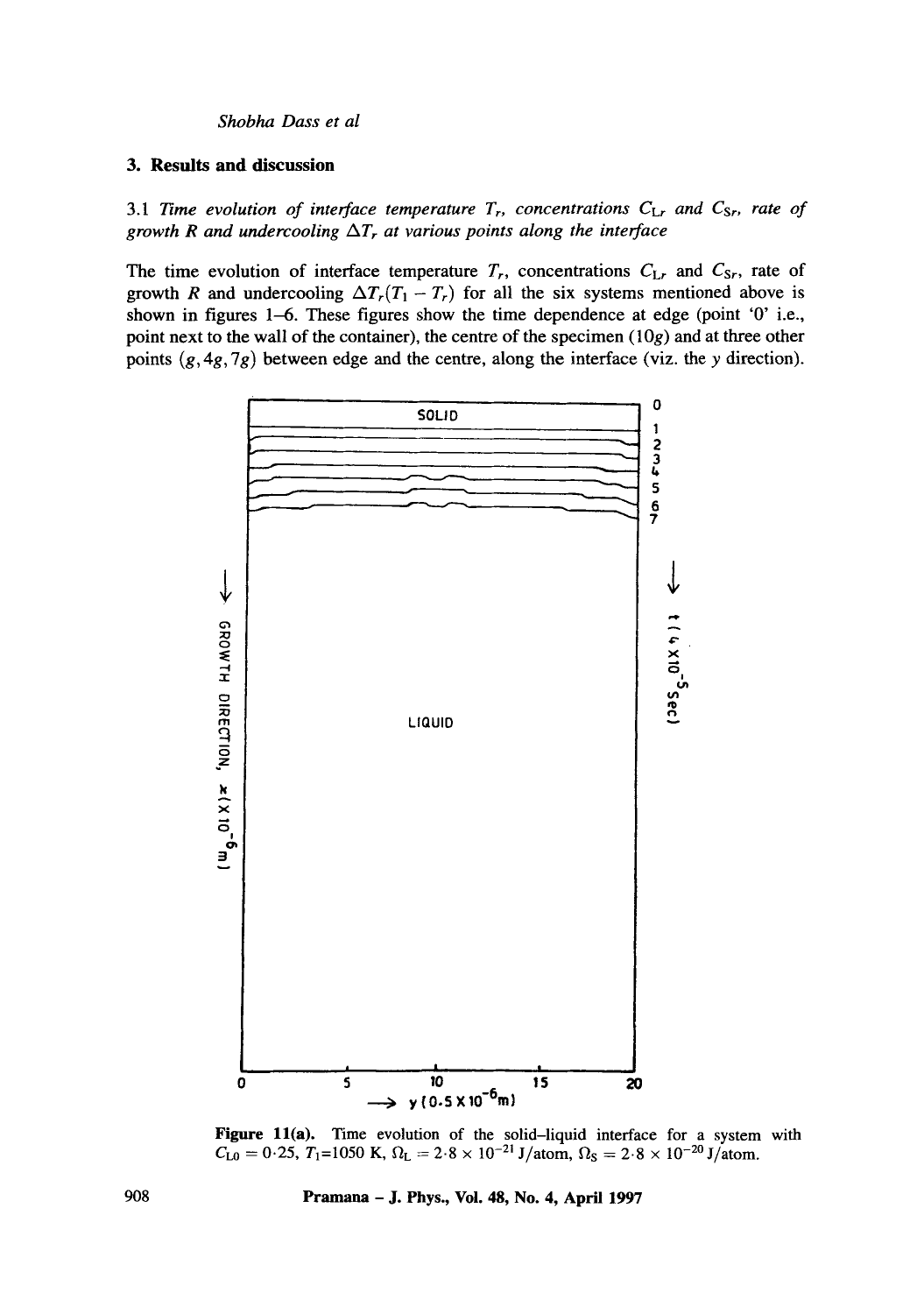

Figures 11(b-e). Time evolution of the interface: (b) temperature, (c) rate of growth, (d) concentration of the liquid phase, (e) concentration of the solid phase for a<br>system with  $C_{L0} = 0.25$ ,  $T_1=1050$  K,  $\Omega_L = 2.8 \times 10^{-21}$  J/atom,  $\Omega_S = 2.8 \times 10^{-20}$ J/atom.

Pramana - J. Phys., Vol. 48, No. 4, April 1997

909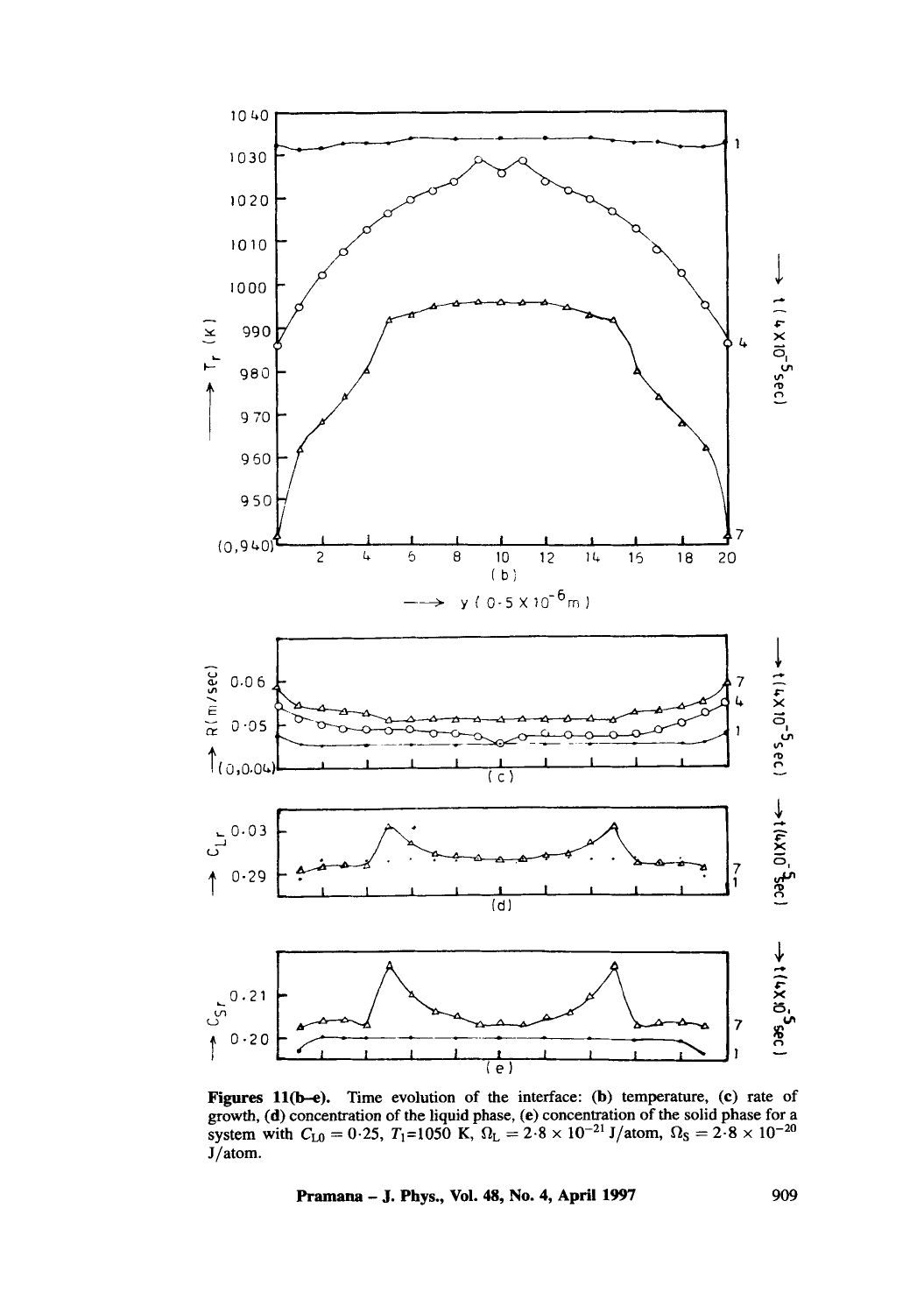$g$  is the meshwidth in y direction. As the results are symmetric about an axis passing through the middle of the specimen parallel to the direction of growth (i.e.  $x$ -axis), observations only up to the centre point  $(10g)$  are given. Some typical results are discussed below.

*System I.* From figure 1 it is observed that the temperature of the interface at the edge decreases nonlinearly with time, rate of growth increases nonlinearly and shows a tendency to become constant. Both solid and liquid concentrations decrease below the equilibrium value and attain a constant difference  $(C_{\text{Sr}} - C_{\text{L}})$  in time and the undercooling increases with time nonlinearly.



Figure 12(a). Time evolution of the solid-liquid interface for a system with  $C_{\text{L0}} = 0.98, T_1 = 1240 \text{ K}, \Omega_{\text{L}} = 2.8 \times 10^{-21} \text{ J/atom}, \Omega_{\text{S}} = 2.8 \times 10^{-20} \text{ J/atom}.$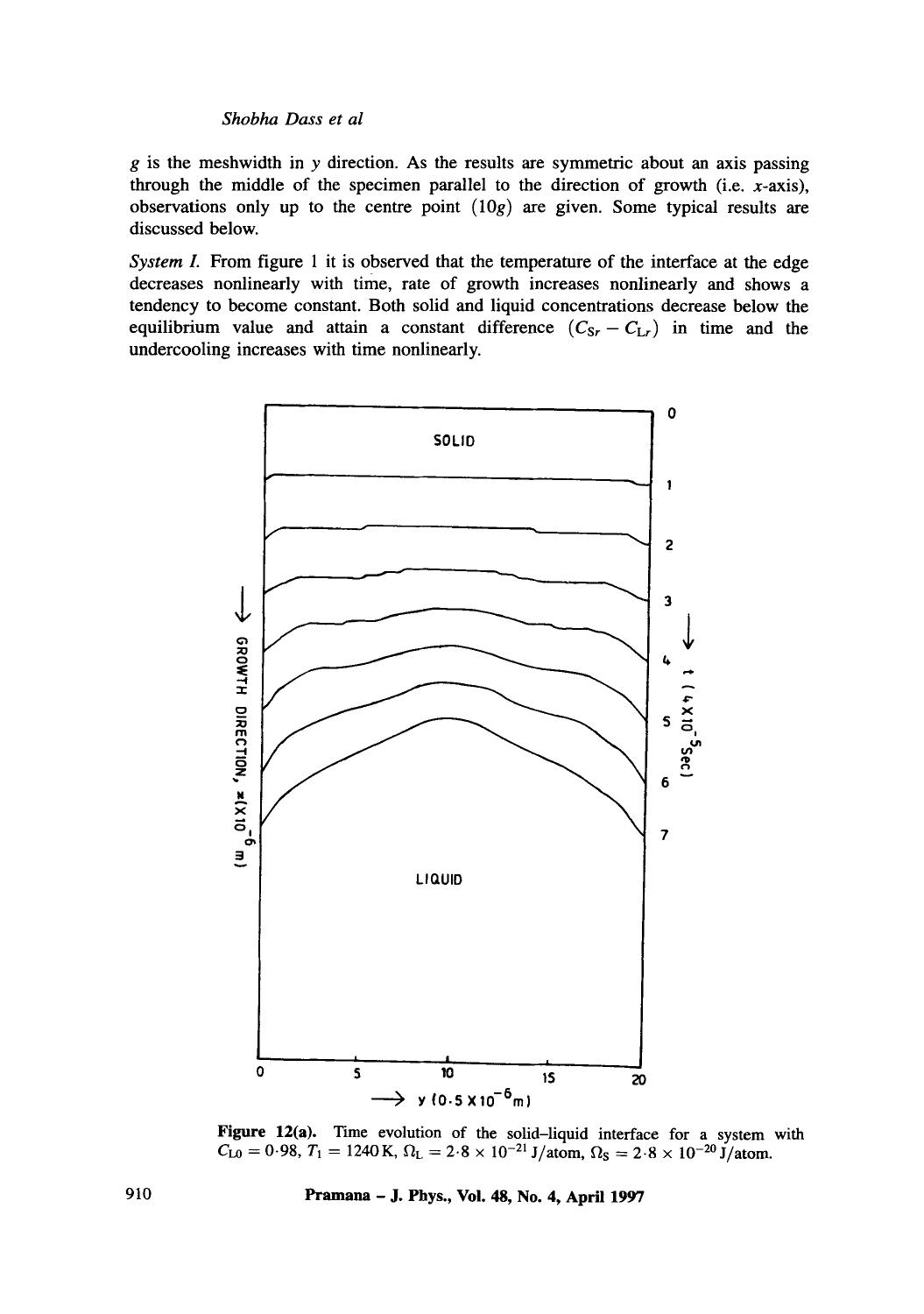

Figures 12( $b-e$ ). Time evolution of the interface: ( $b$ ) temperature, (c) rate of growth, (d) concentration of the liquid phase, (e) concentration of the solid phase for a system with  $C_{L0} = 0.98$ ,  $T_1 = 1240 \text{ K}$ ,  $\Omega_L = 2.8 \times 10^{-21} \text{ J/atom}$ ,  $\Omega_S = 2.8 \times 10^{-21} \text{ J}$  $10^{-20}$  J/atom.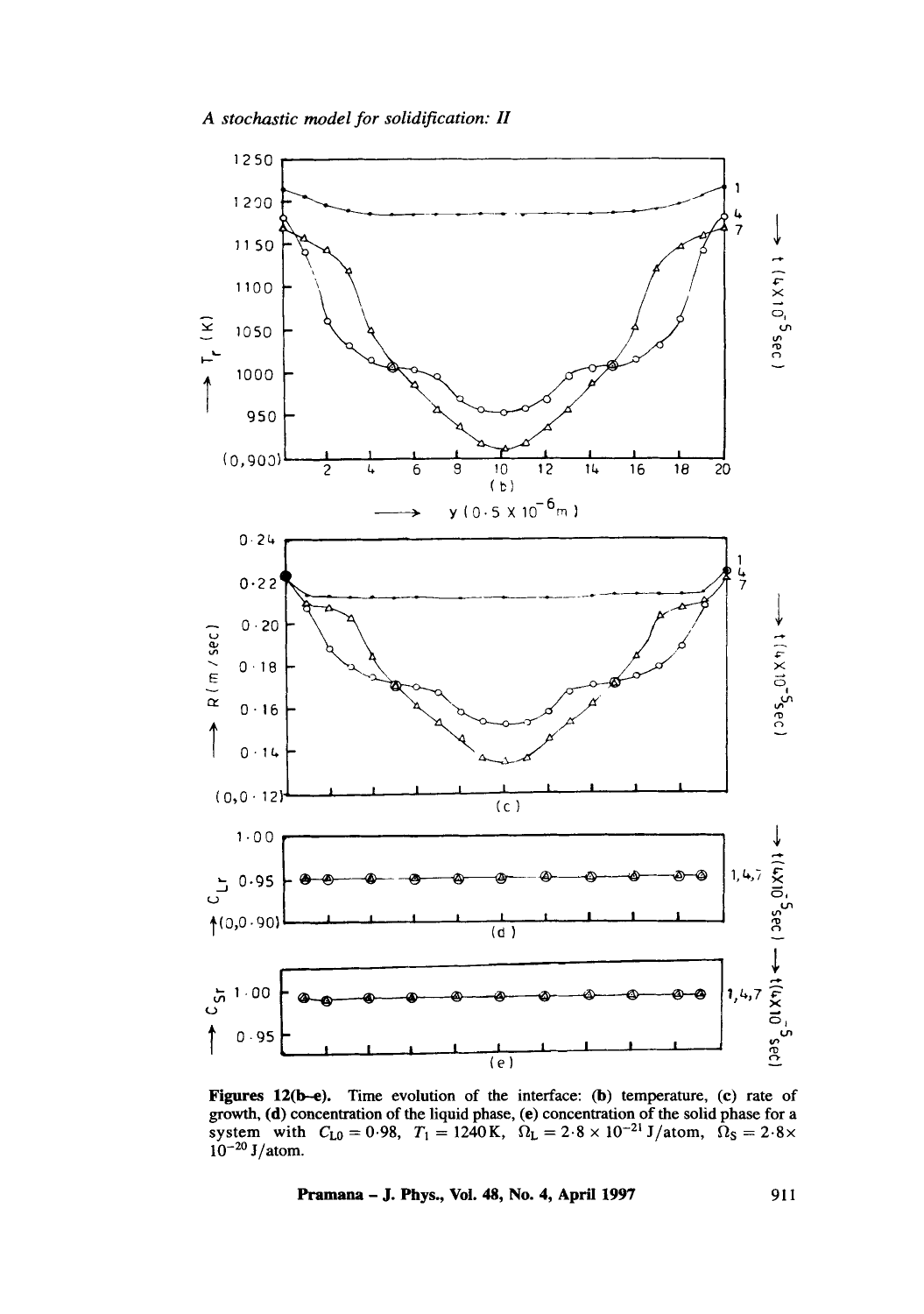*Shobha Dass et al* 



Figure 13(a). Time evolution of the solid-liquid interface for a system with  $C_{L0} = 0.02$ ,  $T_1 = 1190$  K,  $\Omega_L = 2.8 \times 10^{-21}$  J/atom,  $\Omega_S = 2.8 \times 10^{-20}$  J/atom.

Moving inside from the edge along the interface, the interface temperature goes on increasing and the interface is less undercooled at the inside points with minimum of undercooling occurring at the centre. The rate of growth as well as the concentrations of the liquid and solid phase decreases along the interface towards the centre.

These plots show the effect of cooling the sample equally from the boundaries while an exponential external temperature gradient is maintained in the growth direction. The effect of cooling reaches the centre of the sample some time later.

The plots shown in figure 2 show different characteristics than that shown in figure 1. Here the temperature at the edge of the interface decreases linearly, at a distance g it fluctuates about a decreasing trend, at distance  $4g$  and  $7g$  it decreases exponentially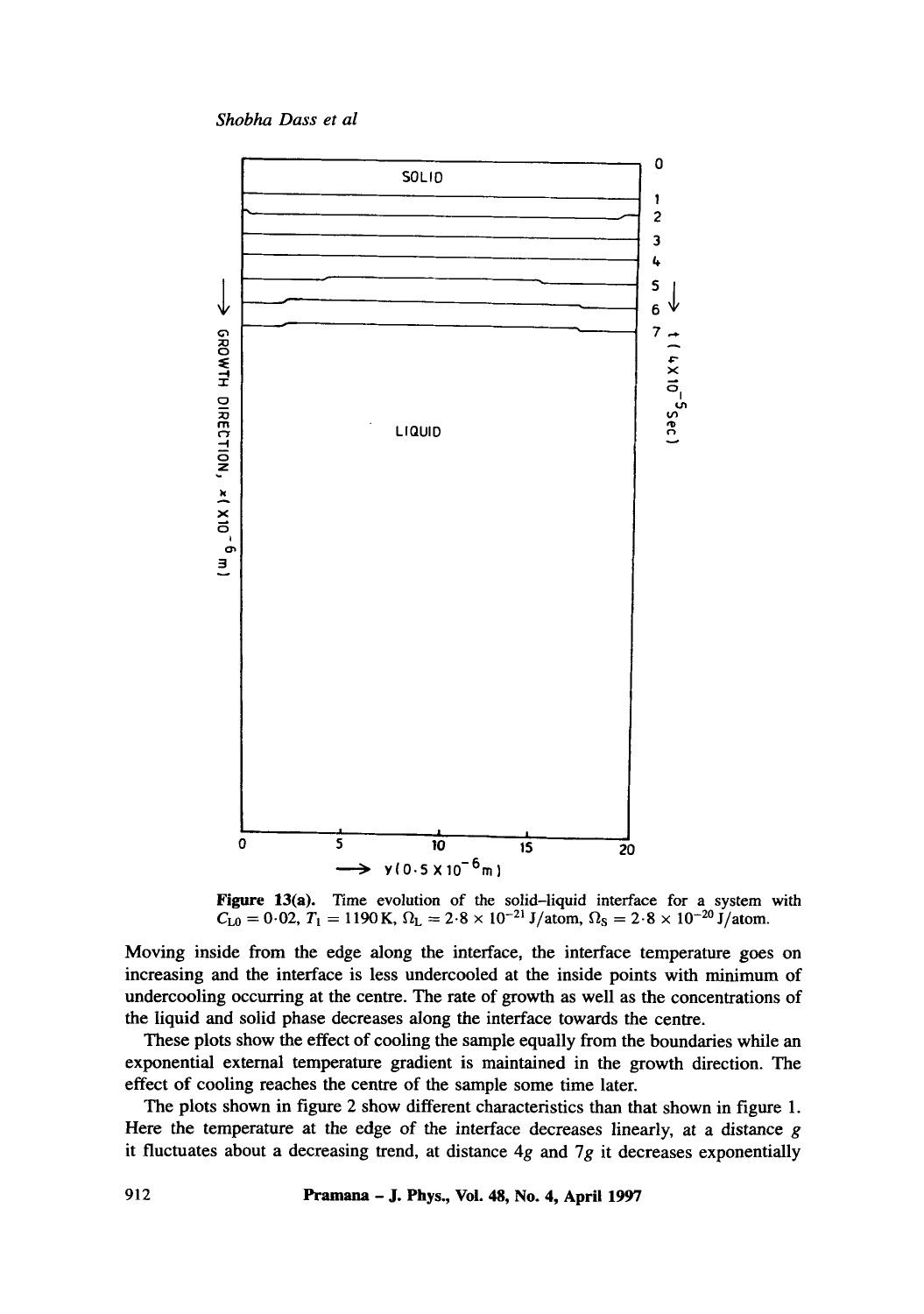

growth, (d) concentration of the liquid phase, (e) concentration of the solid phase for a system with  $C_{L0} = 0.02$ ,  $T_1 = 1190$  K,  $\Omega_L = 2.8 \times 10^{-21}$  J/atom,  $\Omega_S = 2.8 \times 10^{-20}$  J/atom.

#### Pramana - J. Phys., Vol. 48, No. 4, April 1997

913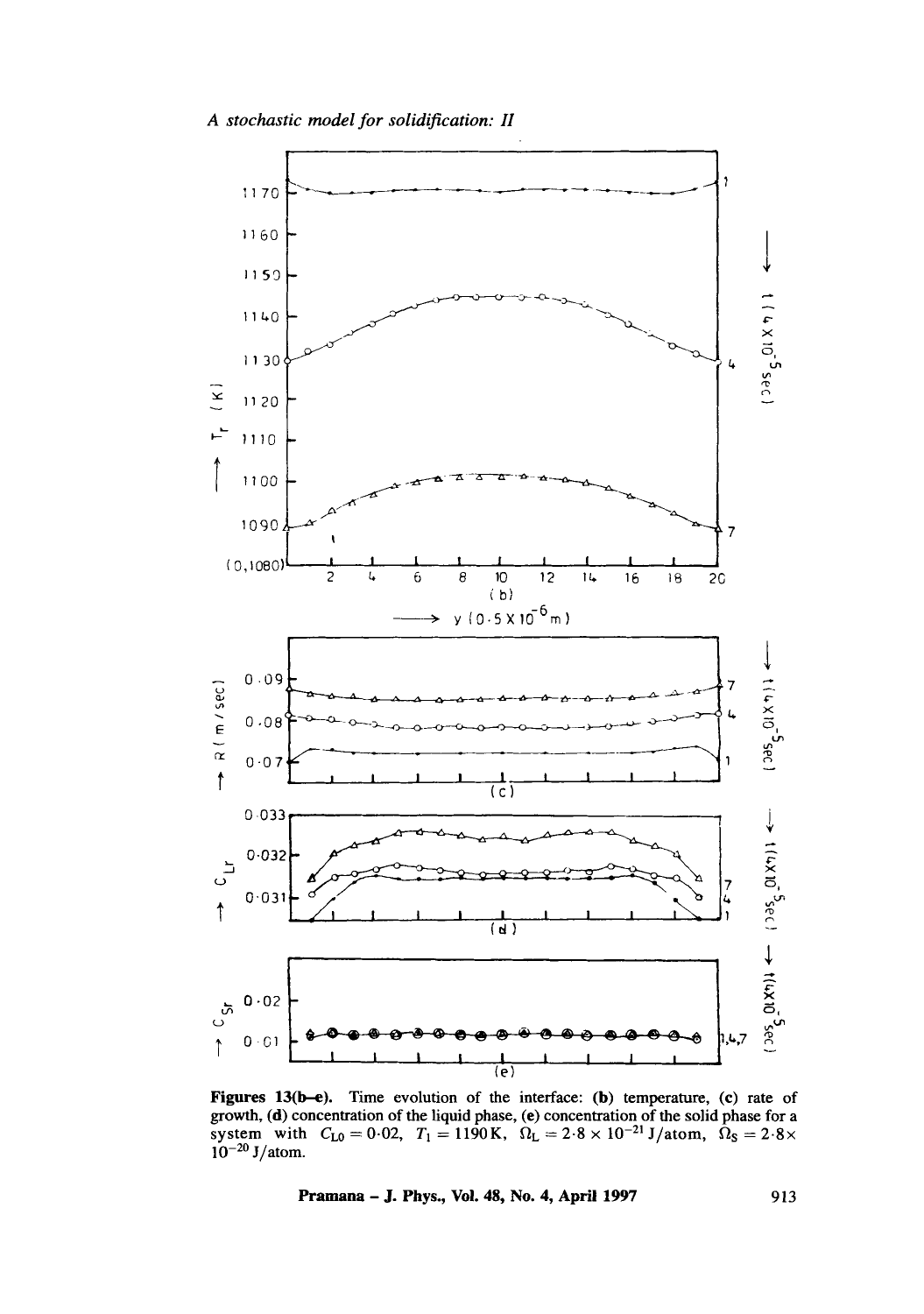and then increases nonlinearly and at the centre there is an exponential decrease of temperature with time. A reverse behaviour can be seen in the rate of growth and undercooling plots. Both  $C_{Lr}$  and  $C_{Sr}$  decreases with time and attains constant values.

A relative analysis of the plots for this system shows that the fluctuations mentioned above are observed only when the average liquid concentration  $C_{L0}$  is equal to or greater than 0.5. Also the rate of growth is maximum when  $C_{L0} = 0.9$ , and minimum at  $C_{L0} = 0.2$ , which shows dependence of rate of growth on concentration  $C_{L0}$ .



Figure 14(a). Time evolution of the solid-liquid interface for a system with  $C_{\text{L0}} = 0.5, T_1 = 1065 \text{ K}, \Omega_{\text{L}} = 2.8 \times 10^{-21} \text{ J/atom}, \Omega_{\text{S}} = 2.8 \times 10^{-20} \text{ J/atom}.$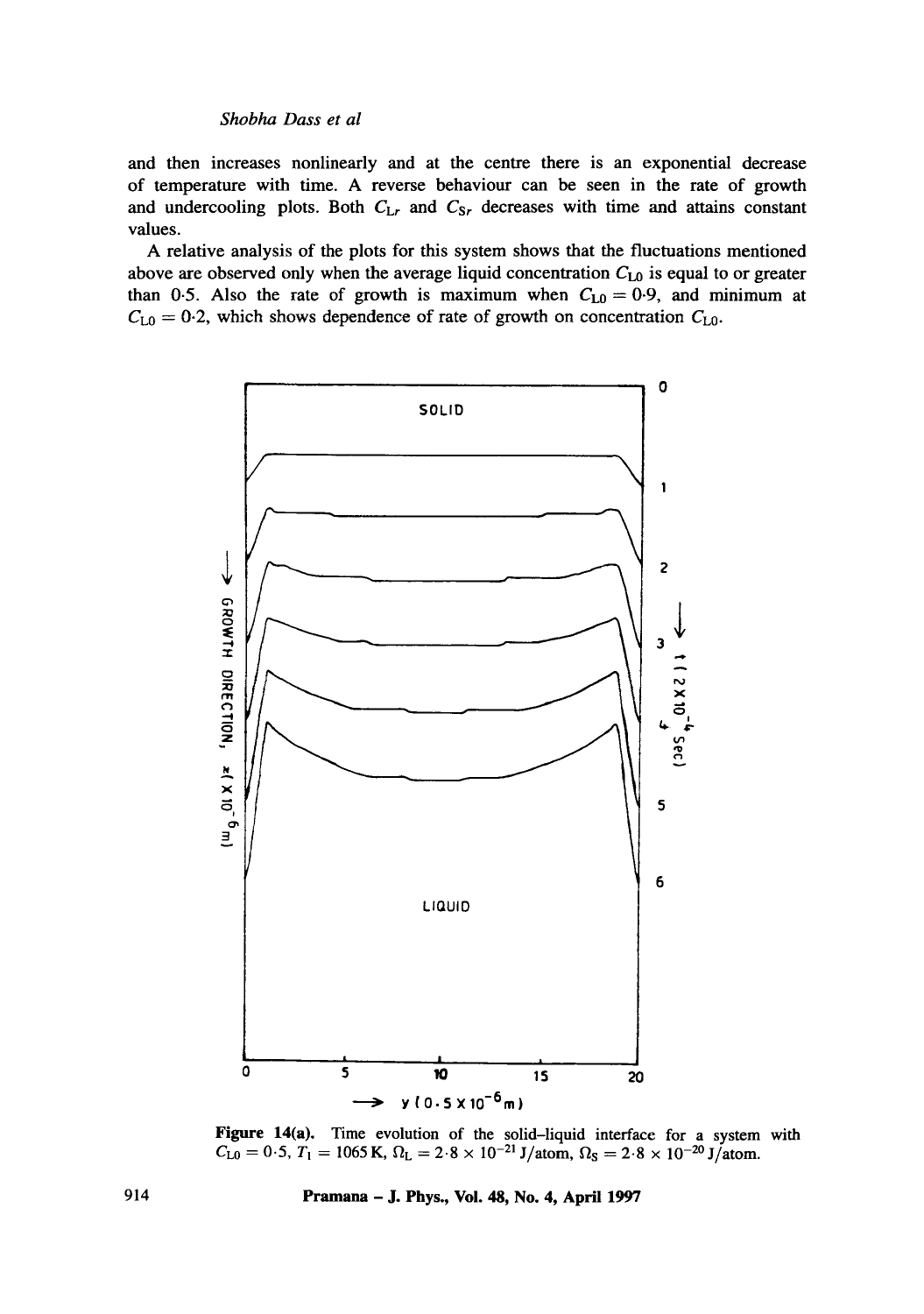## *A stochastic model for solidification: II*

*System II.* A linear decrease in temperature of the various points of interface with time can be seen in figure 3. Temperature increases gradually along the interface towards the centre of the sample. The rate of growth varies nonlinerly with time and shows a tendency to achieve steady state growth conditions. Also, it is maximum at the edge and minimum at the centre of the sample. The solid and the liquid concentrations are practically



**Pramana - J. Phys., Vol. 48, No. 4, April 1997** 915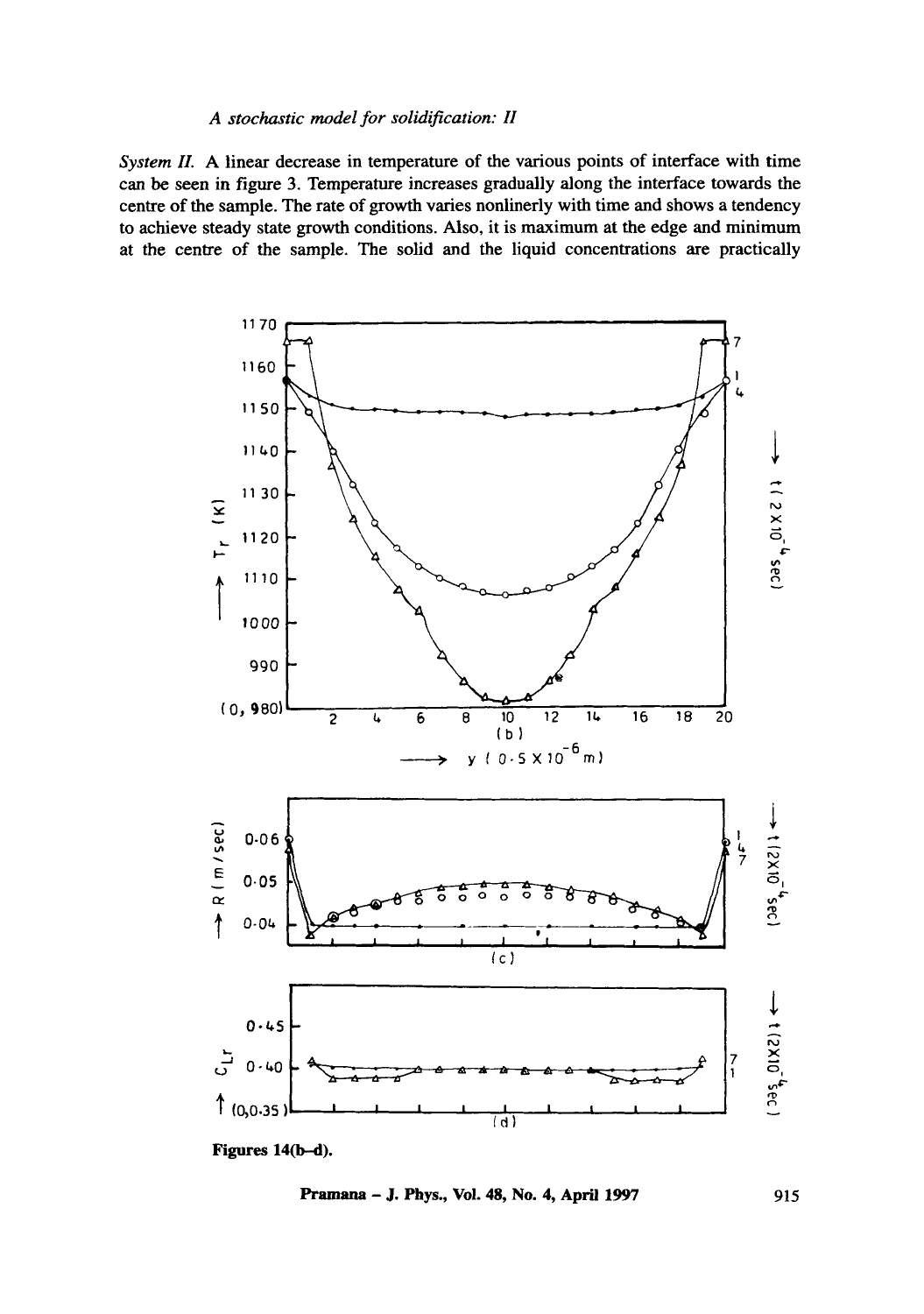

Figures  $14(b-e)$ . Time evolution of the interface: (b) temperature, (c) rate of growth, (d) concentration of the liquid phase, (e) concentration of the solid phase for a system with  $C_{L0} = 0.5$ ,  $T_1 = 1065$  K,  $\Omega_L = 2.8 \times 10^{-21}$  J/atom,  $\Omega_S = 2.8 \times 10^{-20}$ J/atom.

constant with time, which means the ratio  $C_{S_r}/C_{L_r}$  (the so called segregation coefficient) is fixed.

For this system at  $C_{L0} = 0.35$  the congruent melting takes place (both  $C_{Lr}$  and  $C_{\text{Sr}} = 0.35$ ). For  $C_{\text{L0}} \ge 0.5$ , fluctuations in  $C_{\text{Lr}}$  and  $C_{\text{Sr}}$  can be seen. The extreme case is shown in figure 4 for  $C_{L0} = 0.98$ . The temperature as well as the rate of growth at the centre of the sample is the lowest in this case, i.e. a decrease in rate of growth is observed with a decreasing temperature. Both  $C_{Lr}$  and  $C_{Sr}$  are constant in time. The decrease in the rate of growth with decreasing temperature shows that it is in the region of the continuous growth where the rate of growth decreases by further increase in undercooling [3].

*System IlL* A linear decrease in interface temperature with time at the edge of the sample can be seen in figure 5. With time the temperature at the centre of the sample at the interface stays approximately close to the equilibrium melting temperature. The rate of growth is very high (0.9 m/s) at  $C_{L0} = 0.5$  and decreases for  $C_{L0} > 0.5$  or  $C_{L0} < 0.5$ . With time the rate of growth of the various points at the interface approximately reaches the same value. Both *CLr* and *Csr are* practically constant. Congruent melting takes place at  $C_{L0} = 0.5$ , where both  $C_{Lr}$  and  $C_{Sr}$  are equal (i.e. 0.5).

*System IV.* The behaviour of the plots shown in figure 6 is the same as those of figure 1 for system I except that in the time-temperature plots an increase in temperature above  $T_{eq} (= T_1)$  at the centre of the sample is observed.

The plots for system V are similar to plots of system  $III$  and the plots for system VI are similar to those of system II.

In all the system only some typical results are given. The trends shown by these plots in all the six systems therefore agree with the experimentally observed results. These plots are also similar to Chvoj's [12] results for single component system and also to onedimensional binary system [6]. From this study the effect of concentration on rate of growth can be observed.

#### 3.2 *Evolution of the solid-liquid interface shape*  $X_r(y)$

In this section the plots of solid-liquid interface shape with time are given alongwith the plots of its temperature, solid and liquid concentrations and rate of growth. In the present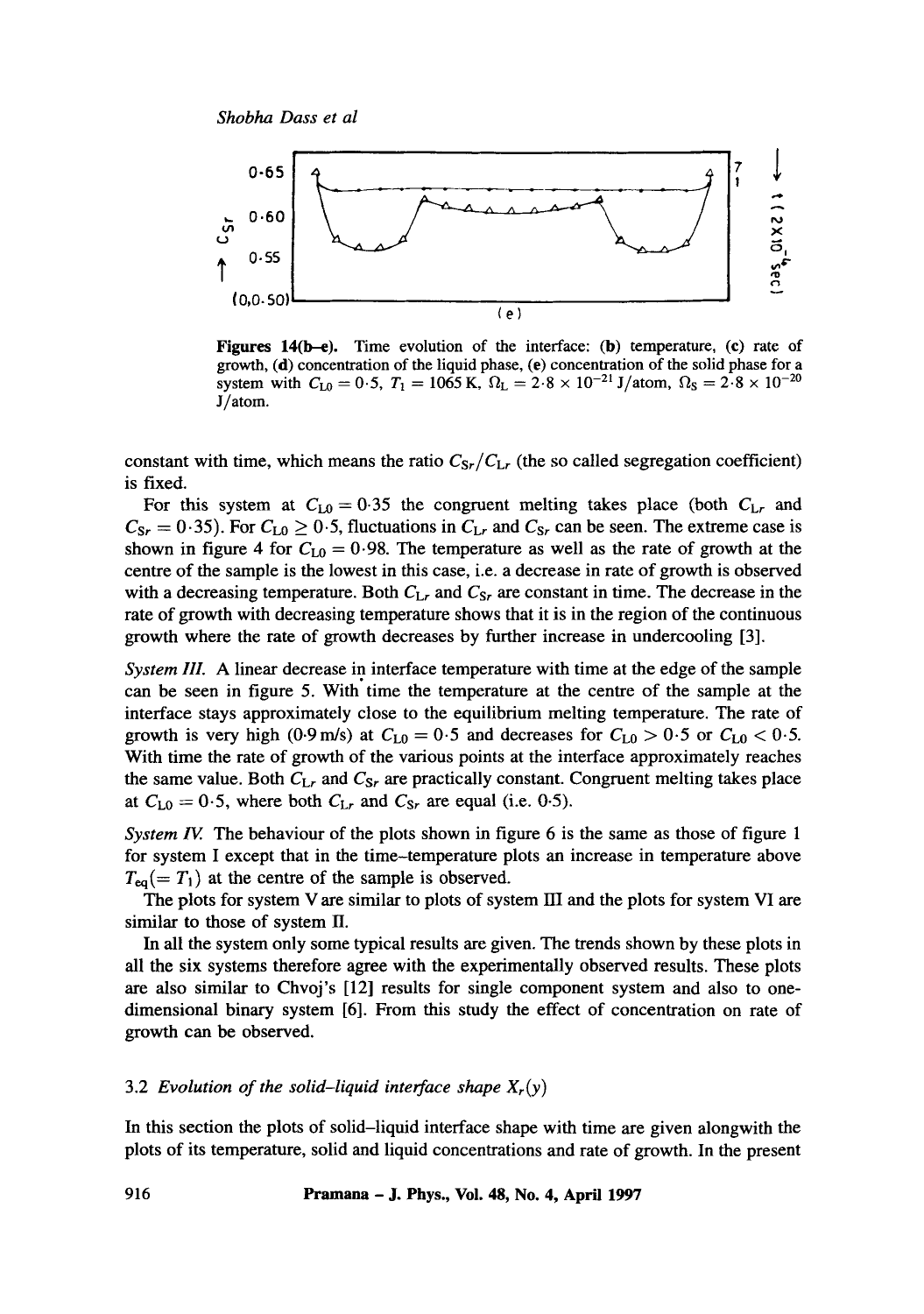## *A stochastic model for solidification: H*

model the solid-liquid interface is chosen to be a fiat surface initially. As the solidification proceeds the heat of fusion is evolved at this surface and the solute atoms diffuse away according to the boundary conditions given in § 3.1 of part I. Many interesting shapes of the interface observed are discussed below.

*System I.* It is seen in figure 7(a) that the interface remains smooth up to two time steps and becomes progressively curved with kinks at points 8g and 12g. The temperature-time plots, given in figure 7(b) show large heating of these points. The rate of growth is the



**Figure 15(a). Time evolution of the solid-liquid interface for a system with**   $C_{L0} = 0.3$ ,  $T_1 = 1473$  K,  $\Omega_L = 2.8 \times 10^{-19}$  J/atom,  $\Omega_S = 2.8 \times 10^{-20}$  J/atom.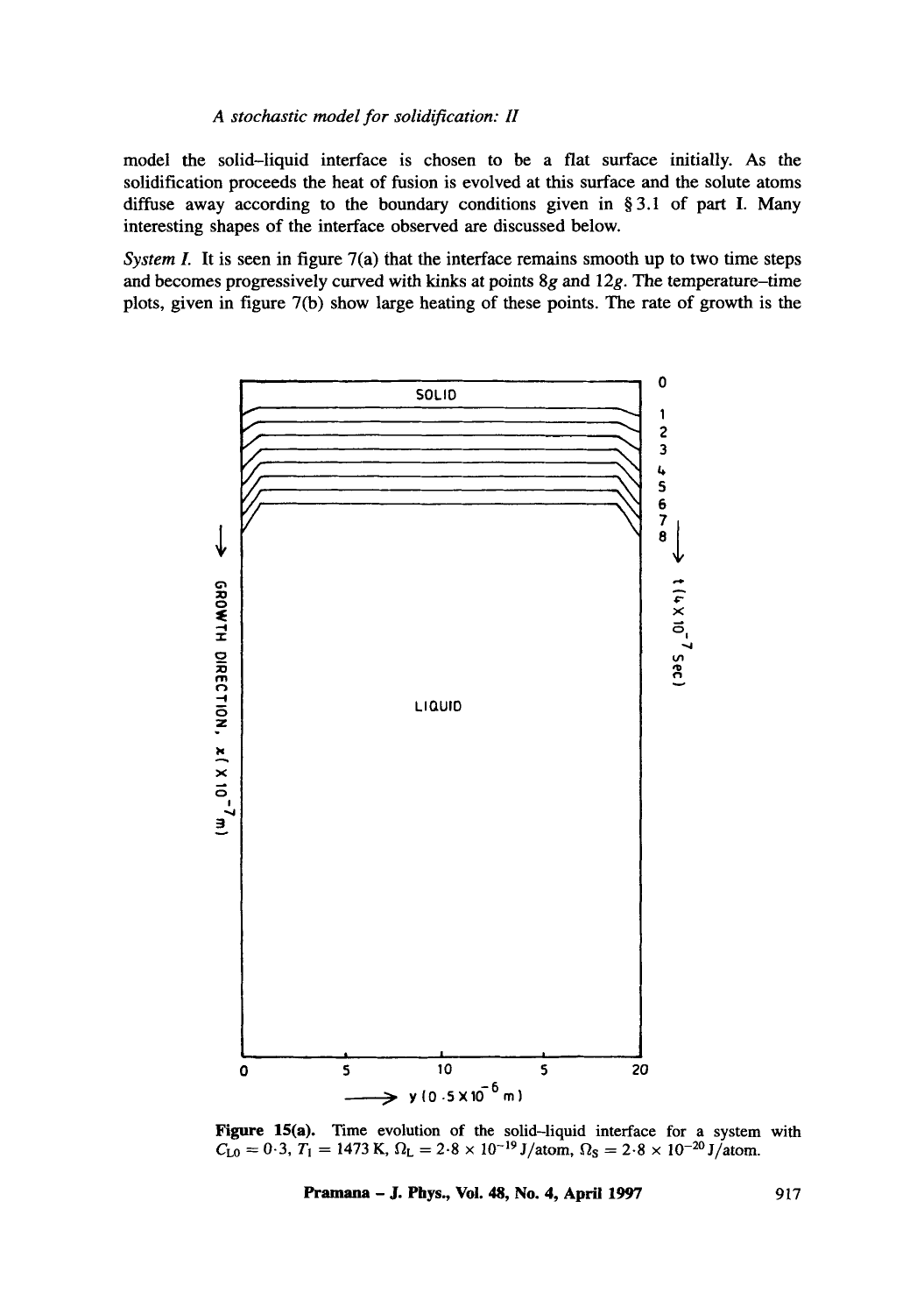lowest at these points and concentrations  $C_{Lr}$  and  $C_{Sr}$  decrease at these points as shown in figures 7(c, d, e) respectively.

The corresponding plots for  $X_r(y)$  with  $C_{L0} = 0.7$  are shown in figure 8(a). Kinks can be seen at points  $2g$  and  $4g$  and symmetrically at  $16g$  and  $18g$  indicating a possible formation of a dendrite tip. The temperature profile shows a sharp decrease and the rate



Figures 15(b-d).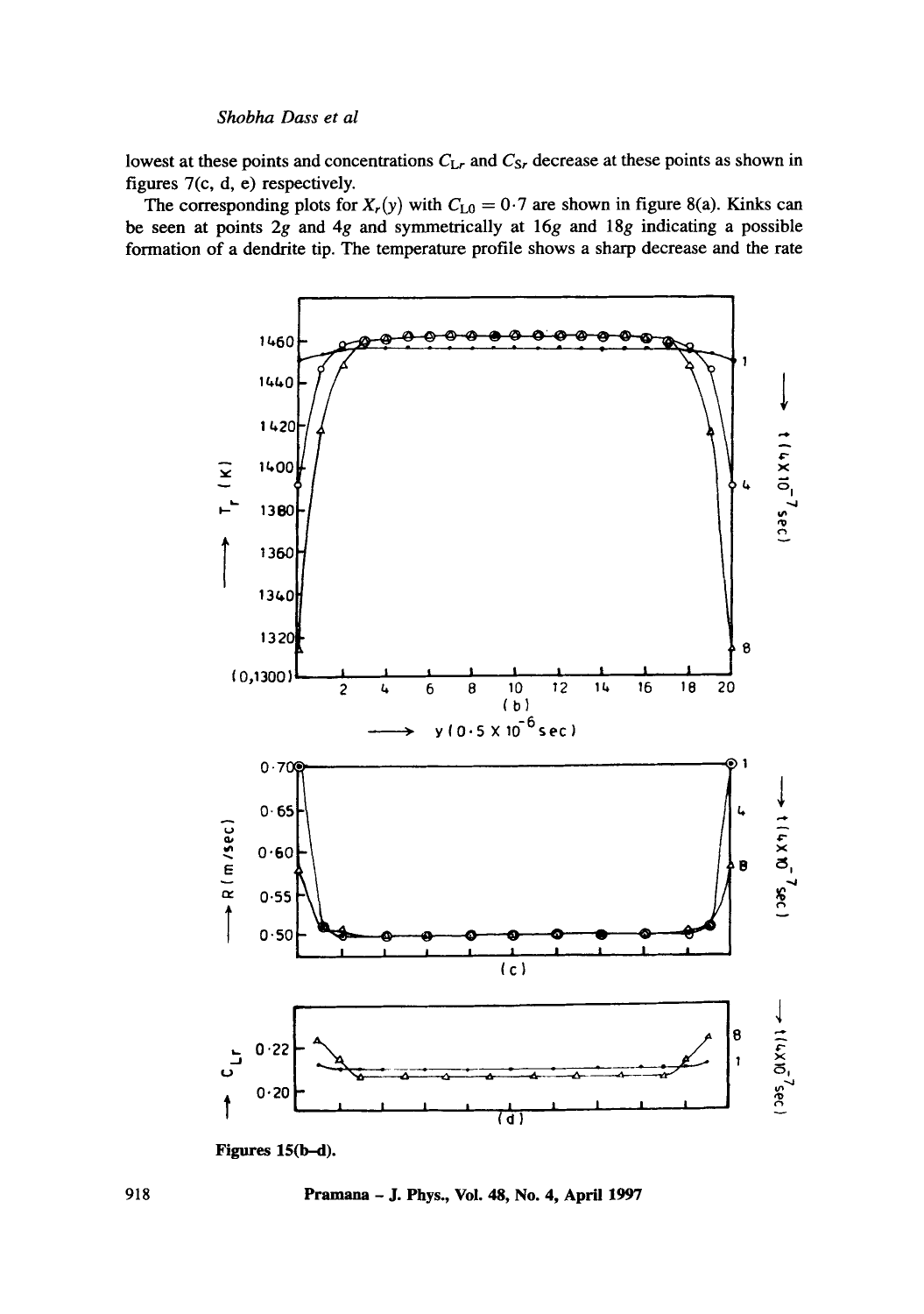

Figures 15( $b-e$ ). Time evolution of the interface: (b) temperature, (c) rate of growth, (d) concentration of the liquid phase, (e) concentration of the solid phase for a system with  $C_{L0} = 0.3$ ,  $T_1 = 1473$  K,  $\Omega_L = 2.8 \times 10^{-19}$  J/atom,  $\Omega_S = 2.8 \times 10^{-20}$ J/atom.

profile shows a sharp increase at these points as shown in figures 8(b, c) respectively.  $C_{Lr}$ *and Csr* profiles show very small fluctuations about an average parabolic behaviour (figures  $8(d, e)$ ).

Figure 9(a) shows an even more complex structure of the interface. Temperature and rate of growth of this interface follow a similar trend as in case above and the concentrations on the interface surface are constant as shown in figures 9(b, c, d, e).

*System II.* The interface surface shown in figure 10(a) is nearly parabolic with curvature towards the solid phase and it exhibits a tendency to develop kinks near the middle of the sample. The temperature plots in figure 10(b) show considerable undercooling of the interface. The rate of growth decreases with time (figure  $10(c)$ ), which is characteristics of diffusion controlled growth. The concentration plots (figures  $10(d, e)$ ) show only small variations. The other shapes are shown in figures 11(a-e) to figures 14(a-e) for average liquid concentration  $C_{L0}=0.25$ ,  $0.98, 0.02$  and 0.5 respectively. An analysis of these curves depicts that the  $X_r(y)$ shapes have the same characteristics for all  $C_{L0}$ , but the trends of  $T_r$ ,  $C_{Lr}$ ,  $C_{Sr}$  and R plots are reversed about  $C_{L0} = 0.5$ .

*System III.* In this case the initially flat interface (figure  $15(a)$ ) retains its shape moving nearly equal distance in each time step except at the boundaries (edges) which are moving faster than the remaining points. The temperature plots show a cooling of the boundaries and the rate of growth plots show that the boundaries move slower than the other points. The liquid and the solid concentration curves are practically constant.

*System IV.* In figure 16(a)  $X_r(y)$  is a parabolic surface with curvature towards the solid phase and boundaries move faster in the liquid phase. Temperature  $T_r$ , concentrations  $C_{Lr}$  and  $C_{Sr}$  surfaces evolve into parabolic shapes. The rate of growth profiles are also parabolic with curvature in a direction opposite to that of  $T_r$ ,  $C_{Lr}$  and  $C_{Sr}$  plots. The evolution of surface for all time steps cannot be shown as their values lie close.

The  $X_r(y)$ ,  $T_r$ ,  $C_{Lr}$ ,  $C_{Sr}$  and R plots for system V are similar to those obtained for system III and for system VI same patterns are obtained as for system II.

Thus it is seen from these plots that the radius of curvature of the solid-liquid interface changes during the solidification process and it also depends on the kinetic parameters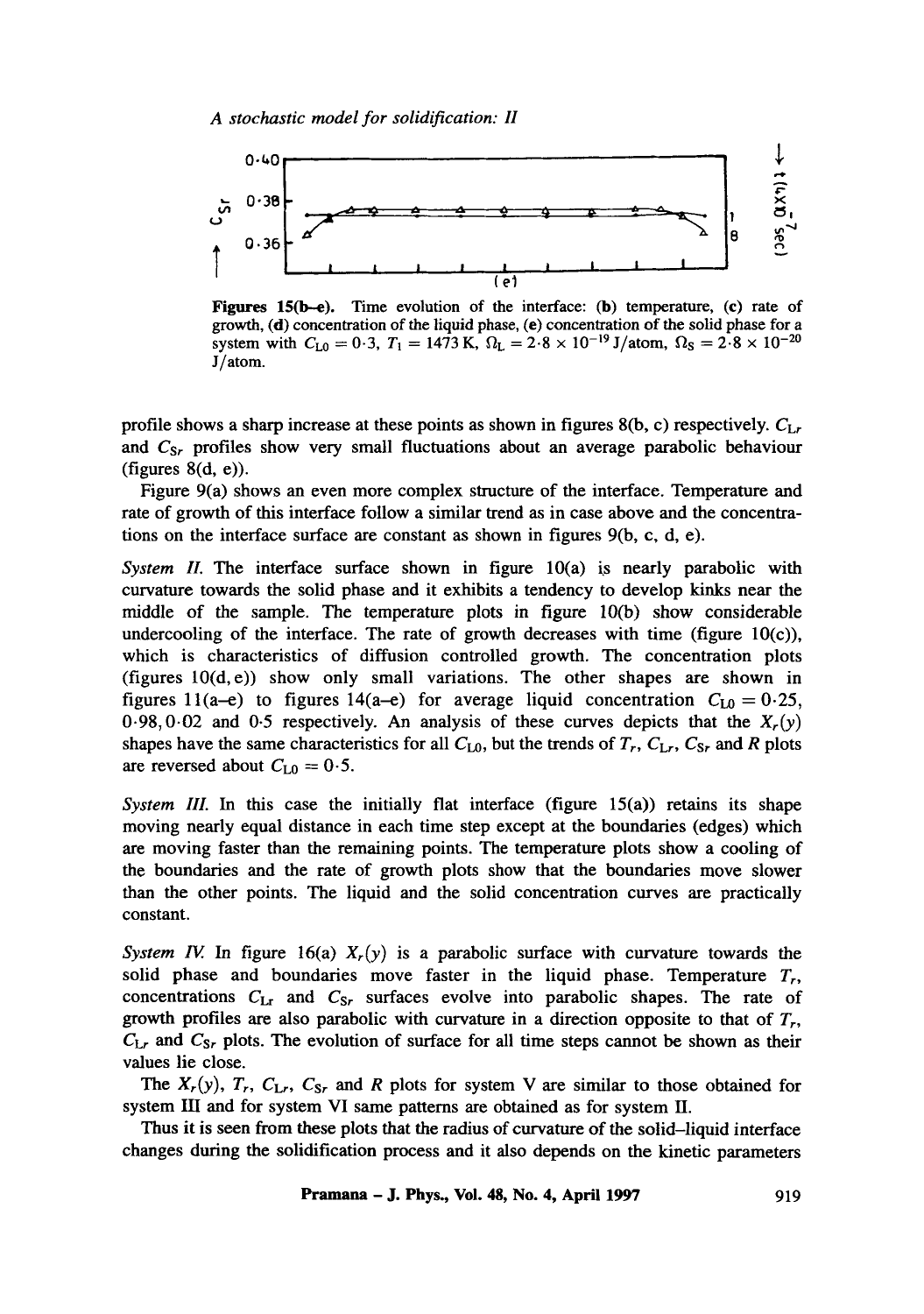and the rate of cooling. Under conditions of slow growth in high temperature gradients planar interface growth occurs. It is believed that if the flux boundary condition is taken into account more rigorously while solving the four coupled equations, it might be possible to obtain dendrite, eutectic and cellular growth also.

The concentration of the solid phase varies and is different at different points and times. This shows that if the crystal is quenched at a particular time, a cross section of it will show the solid concentration variation as predicted by these calculations.



Figure 16(a). Time evolution of the solid-liquid interface for a system with  $C_{\text{L0}} = 0.5, T_1 = 1557 \text{ K}, \Omega_{\text{L}} = -2.33 \times 10^{-20} \text{ J/atom}, \Omega_{\text{S}} = -2.47 \times 10^{-20} \text{ J/atom}.$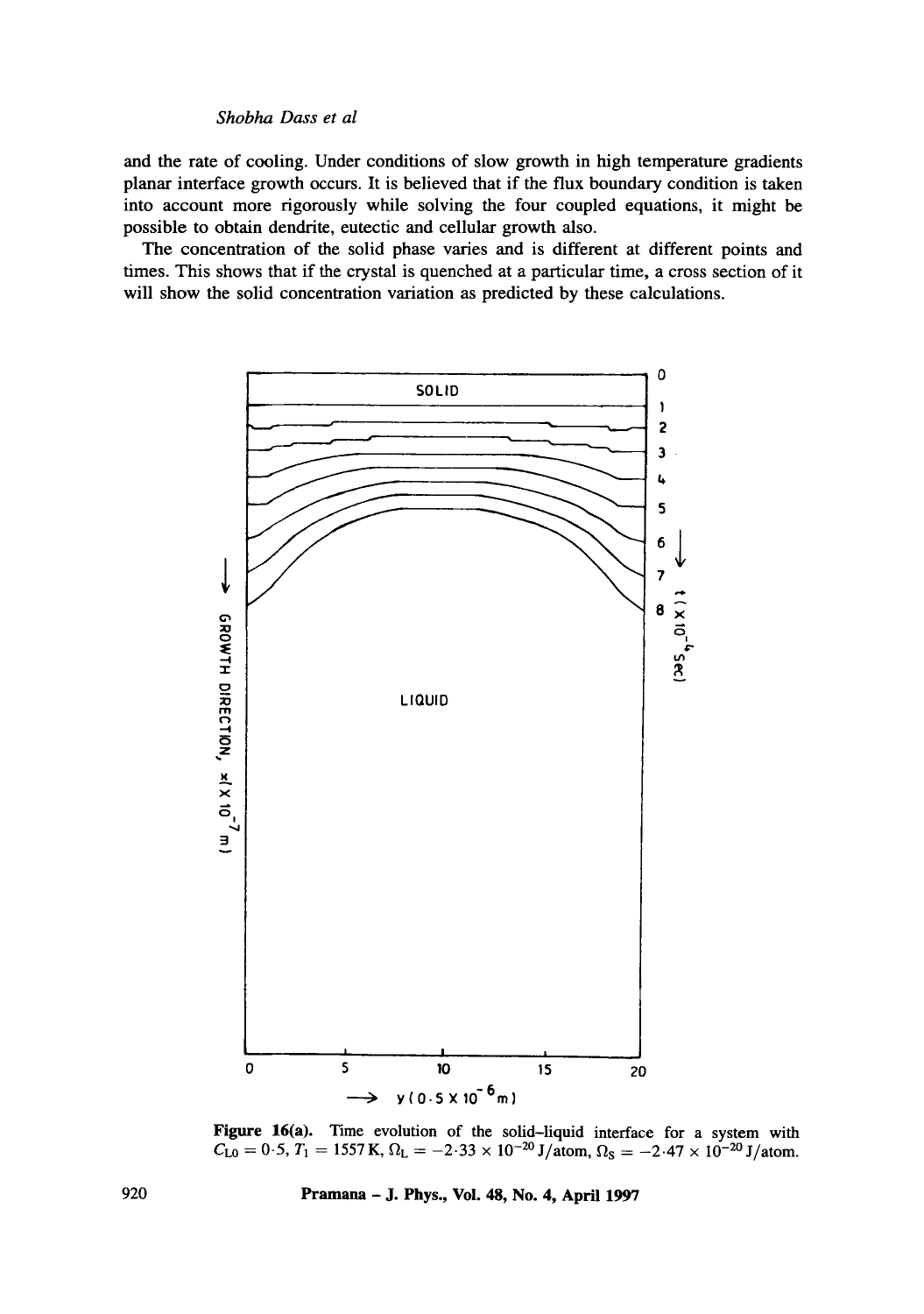

Figures 16(b-e). Time evolution of the interface: (b) temperature, (c) rate of growth, (d) concentration of the liquid phase, (e) concentration of the solid phase for a system with  $C_{L0} = 0.5$ ,  $T_1 = 1557$  K,  $\Omega_L = -2.33 \times 10^{-20}$  J/atom,  $\Omega_S = -2.47 \times$  $10^{-20}$  J/atom.